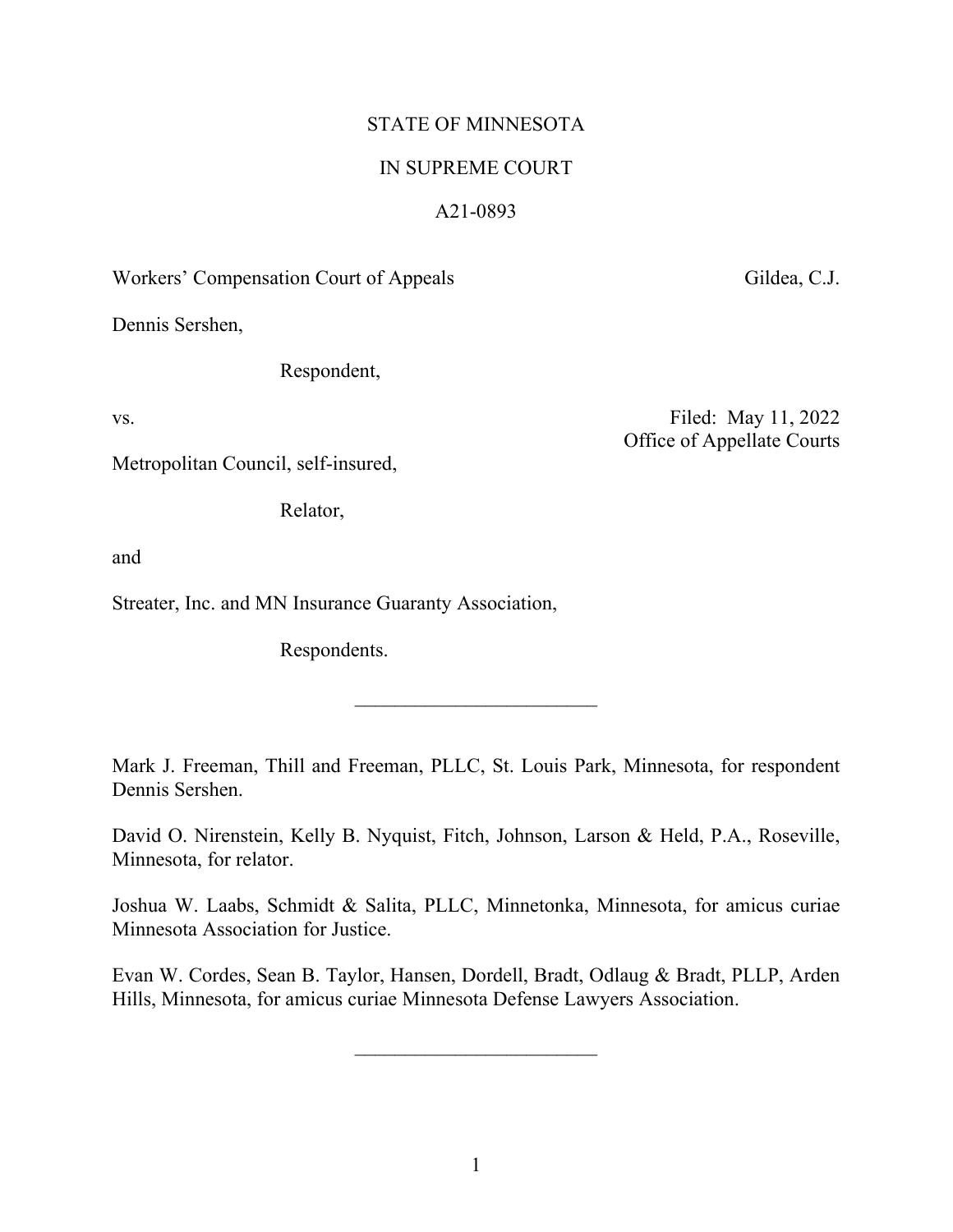### S Y L L A B U S

1. The employee established that workplace exposure to hazardous noise was a significant contributing factor in the development of his hearing loss, and substantial evidence supported the finding of the compensation judge that the employee sustained an occupational disease arising out of his employment.

2. Consistent with the plain language of Minn. Stat. § 176.135, subd. 5 (2020), it was not error to order the payment of medical benefits by the employer where the injured worker was last exposed to the hazard of the disease.

3. The compensation judge erred by concluding that all issues other than medical benefits are moot and not determining whether the last-exposure employer has a right to reimbursement against the last-significant-exposure employer under Minn. Stat. § 176.135, subd. 5, and Minn. Stat. § 176.66, subd. 10 (2020).

Affirmed in part, reversed in part, and remanded to the compensation judge.

## O P I N I O N

GILDEA, Chief Justice.

Respondent Dennis Sershen worked for over 30 years as a safety manager for several employers, handling occupational safety and health compliance and monitoring workplace noise levels. Sershen developed hearing loss and filed a claim for workers' compensation benefits against his most recent employer, relator Metropolitan Council, and four former employers. After a hearing, the compensation judge found that Sershen sustained an occupational disease of hearing loss, ordered Metropolitan Council to pay medical benefits under Minn. Stat. § 176.135, subd. 5 (2020) and denied Sershen's claim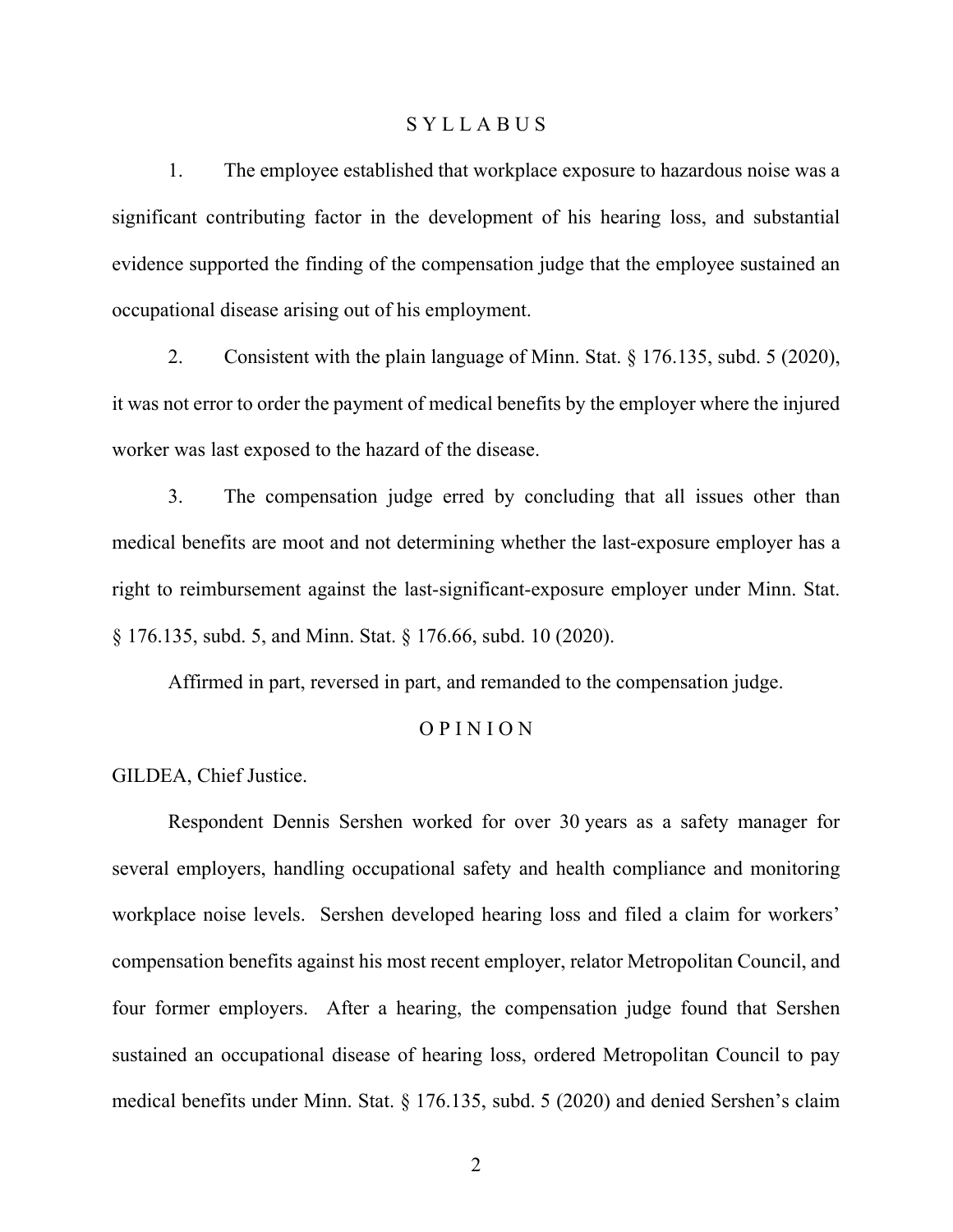for permanent partial disability (PPD) benefits, concluding that the issue is moot. Metropolitan Council appealed to the Workers' Compensation Court of Appeals (WCCA). The WCCA affirmed and clarified that the PPD issue is moot because of a *Pierringer*  settlement<sup>[1](#page-2-0)</sup> between Sershen and one of his former employers. We agree that the occupational disease finding is supported by the evidence and that the award of medical benefits is appropriate under Minn. Stat. § 176.135, subd. 5. But because we conclude that the compensation judge did not properly apply our *Pierringer* settlement precedent, potentially prejudicing the interests of Metropolitan Council, we remand to the compensation judge for further proceedings consistent with this opinion.

### **FACTS**

Sershen began his career as a safety manager in 1986 at Streater, Inc., a manufacturer of store fixtures. At Streater, he spent 10 to 15 hours per week doing daily walk-throughs in noisy areas and spent additional time in these areas investigating specific safety concerns.

In 1994, Sershen accepted a position with Truth Hardware Corporation, a company that manufactured window and door accessories. The noise level throughout the Truth Hardware facility averaged well above 90 decibels. It was during his time at Truth Hardware that Sershen first noticed hearing loss in the higher frequency ranges and experienced intermittent buzzing in his ears that eventually became constant.

<span id="page-2-0"></span><sup>1</sup> *See Pierringer v. Hoger*, 124 N.W.2d 106 (Wis. 1963) (approving a plaintiff's right to maintain a cause of action against remaining defendants when other joint tortfeasors have been released). We approved the use of *Pierringer* releases in *Frey v. Snelgrove*, 269 N.W.2d 918, 921–22 (Minn. 1978).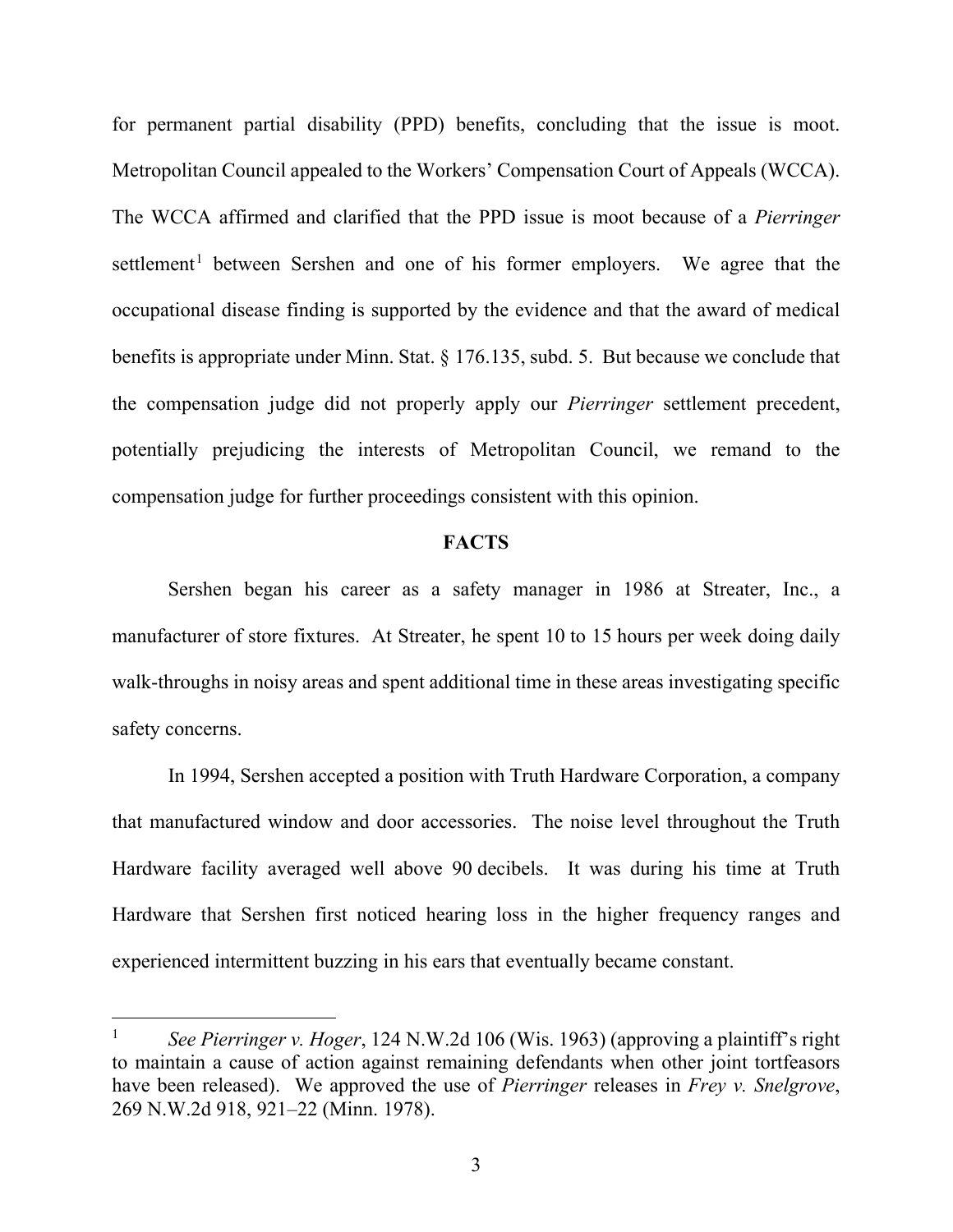Sershen then worked for SPX Corporation, a parts and tool manufacturer for the automobile industry, from 2001 to 2008. At SPX, Sershen was exposed to extremely loud noise for 8 to 10 hours per day. He claims that hearing tests at SPX showed that he suffered some hearing loss.

Sershen next worked for 3 months at ATEK Companies, an aluminum casting plant, where he was also exposed to very loud noise.

Finally, Sershen worked for Metropolitan Council from July 2008 until he retired in September 2017. Unlike his past employment, Sershen worked primarily in an office at Metropolitan Council where he was exposed to little or no potentially hazardous noise. He did, however, visit noisy job sites. Sershen estimates that he spent 8 to 10 hours per week at noisy job sites, while his supervisor estimated that Sershen was out of the office only 3 to 5 hours per week and that only a few job sites had high noise levels.

Less than a year before Sershen retired, he had a hearing test at Hear Now, Inc. This hearing test showed hearing loss. Sershen then obtained hearing aids from Hear Now that improved his hearing.

Sershen filed a workers' compensation claim against Streater, Truth Hardware, SPX, ATEK, Metropolitan Council, and their respective insurers, seeking compensation for medical expenses and PPD benefits. Hear Now intervened, seeking payment of \$6,550 in medical expenses.

In connection with Sershen's claim, two medical professionals provided expert opinions regarding Sershen's hearing loss. Sershen offered an expert opinion from Dr. Gordana Mumovic, an ear, nose, and throat (ENT) specialist. Dr. Mumovic believed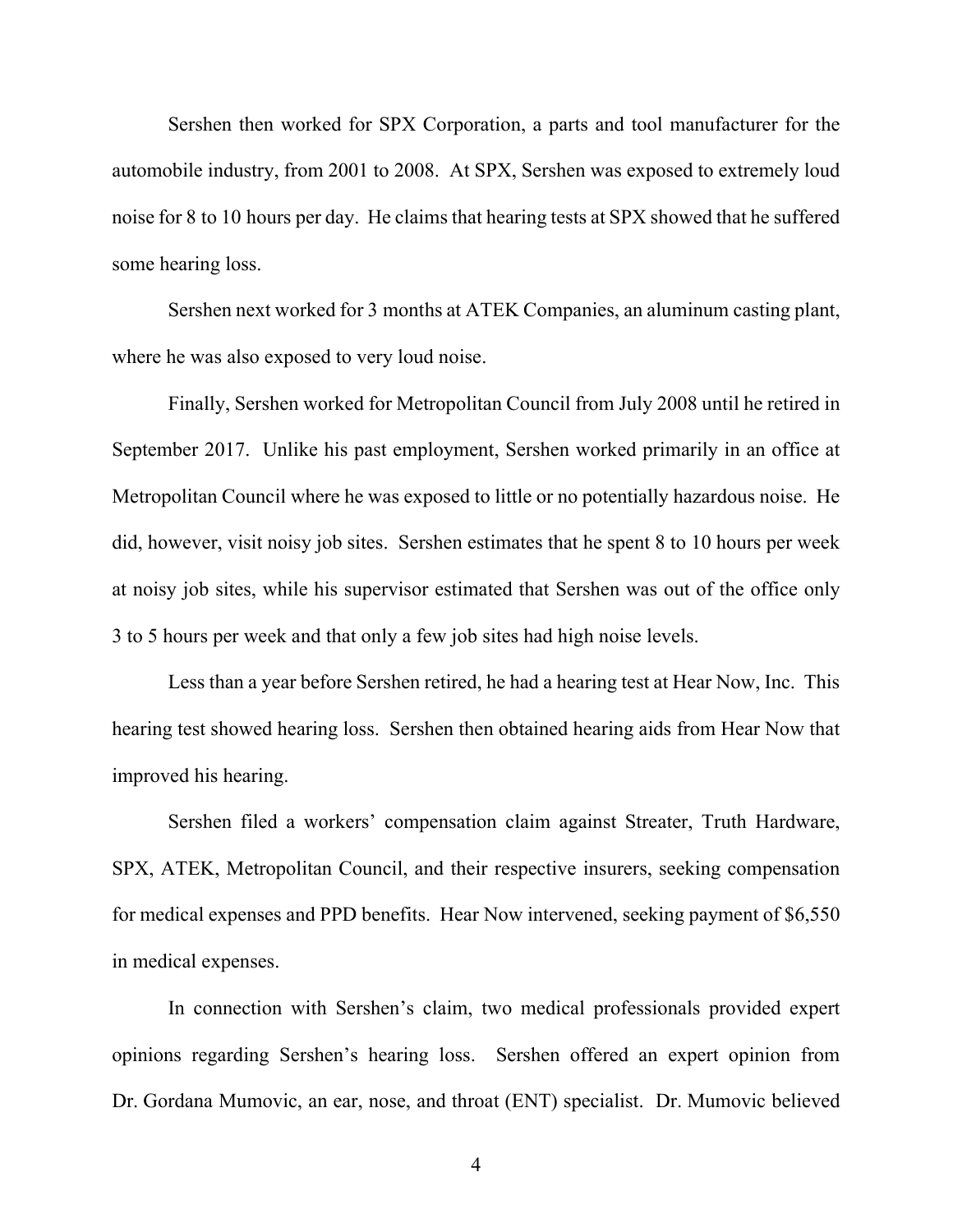that Sershen had been exposed to loud noise for 8 to 10 hours per day for 24 years during his career as a safety manager. Dr. Mumovic determined with reasonable medical certainty that Sershen suffered from hearing loss and that the substantial contributing factor "may have been high noise exposure in the workplace." Dr. Mumovic opined that other health conditions could have also contributed to Sershen's hearing loss. Ultimately, Dr. Mumovic concluded that Sershen's work at Metropolitan Council was a substantial contributing factor in his hearing loss, that Sershen suffered a 2 percent PPD rating, and that Sershen would benefit from digital hearing aids.

Metropolitan Council offered a medical opinion from Dr. Michael Hopfenspirger, another ENT specialist. Dr. Hopfenspirger also diagnosed Sershen with hearing loss, noting that this type of hearing loss "generally has a multifactorial etiology," but that "[n]oise exposure appears to be an obvious factor here." He identified age, other health conditions, and cigarette smoking as other possible contributing factors. Dr. Hopfenspirger opined that it was "impossible to know which of these factors is mostly to blame or even what the relative contribution of each may have been," but that Sershen's work with "Metropolitan Council was not a substantial contributing factor." Dr. Hopfenspirger concluded that Sershen had a 7 percent PPD rating and stated that "digital hearing aids are the only reasonable treatment option for [Sershen's] hearing loss."

At the hearing on Sershen's claim, the issues identified at the outset included whether Sershen sustained a hearing loss arising out of and in the course of his employment and, if so, at which employment his last significant exposure to noise occurred, and which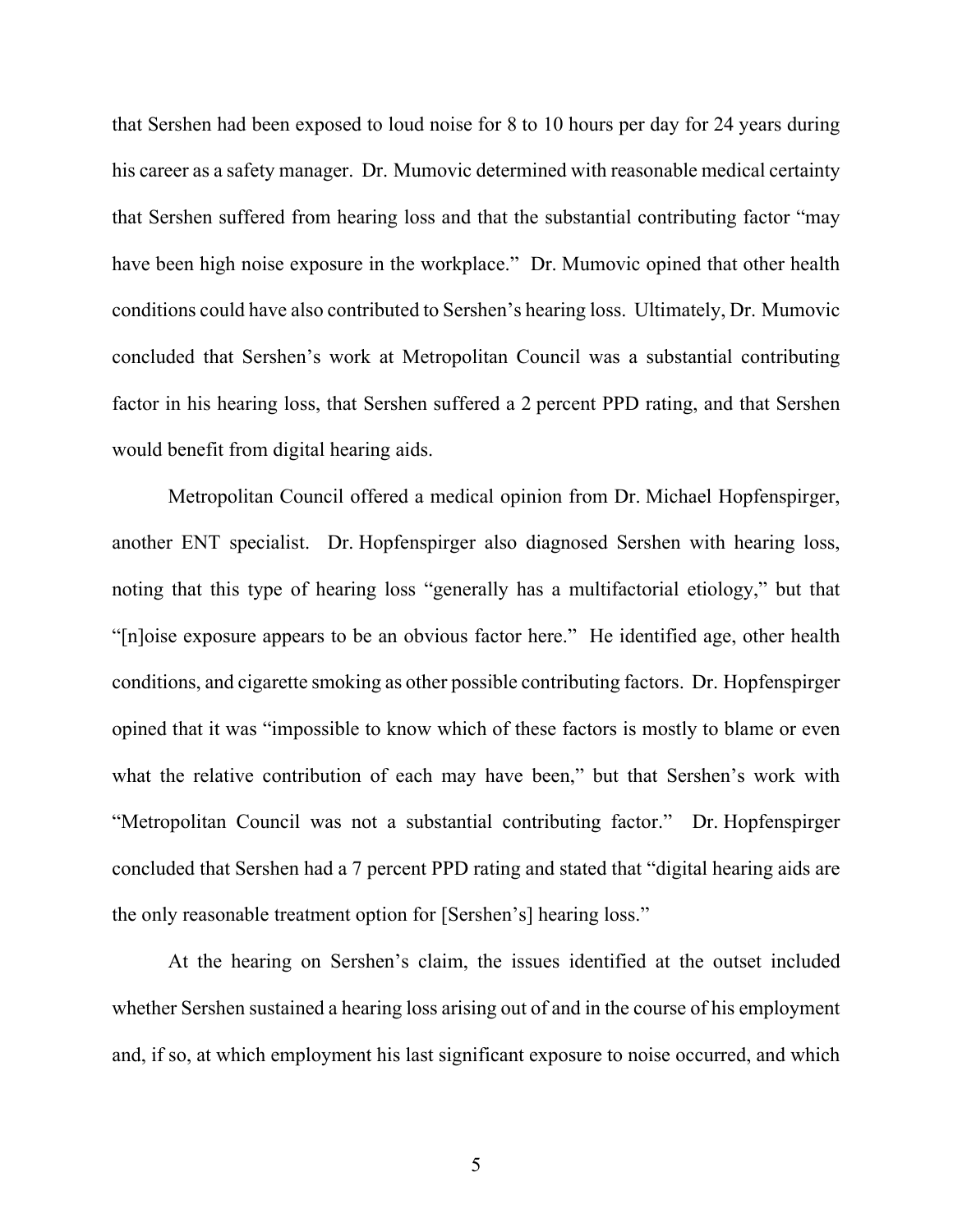employer was responsible for medical benefits for that loss. Also at issue was whether Sershen sustained a 2 percent or 7 percent PPD rating for purposes of PPD benefits.

The parties at the hearing stipulated that Sershen had settled his claims against SPX and ATEK pursuant to *Pierringer v. Hoger*, 124 N.W.2d 106 (Wis. 1963), and *Frey v. Snelgrove*, 269 N.W.2d 918 (Minn. 1978). Hear Now was also a party to the *Pierringer*  settlement and accepted \$2,500 in exchange for "a full, final, and complete settlement of their claim for reimbursement of their intervention interest in this matter" as against SPX and ATEK. As part of the settlement, Sershen agreed to "hold harmless" the settling employers and insurers from "any claims for contribution and/or reimbursement" that might be brought by the nonsettling employers and insurers. The remaining parties did not challenge the applicability of the common-law *Pierringer* settlement in the context of the workers' compensation system, and there was no objection to the settlement. An award on stipulation was filed, dismissing SPX, ATEK, and their insurers.

The compensation judge found by a preponderance of the evidence that Sershen "sustained the occupational disease of hearing loss arising out of his employment as a safety manager." The compensation judge further found that Sershen "was exposed to the hazard of workplace noise" at all five employers and that "[h] is last significant exposure" was during his employment at SPX. Despite finding that Sershen's work at Metropolitan Council "did not contribute substantially to his hearing loss," the compensation judge ordered the Council to pay medical benefits associated with Sershen's hearing loss under the medical benefits statute, Minn. Stat. § 176.135, subd. 5, because he was last exposed to hazardous noise at the Council. The compensation judge summarily concluded that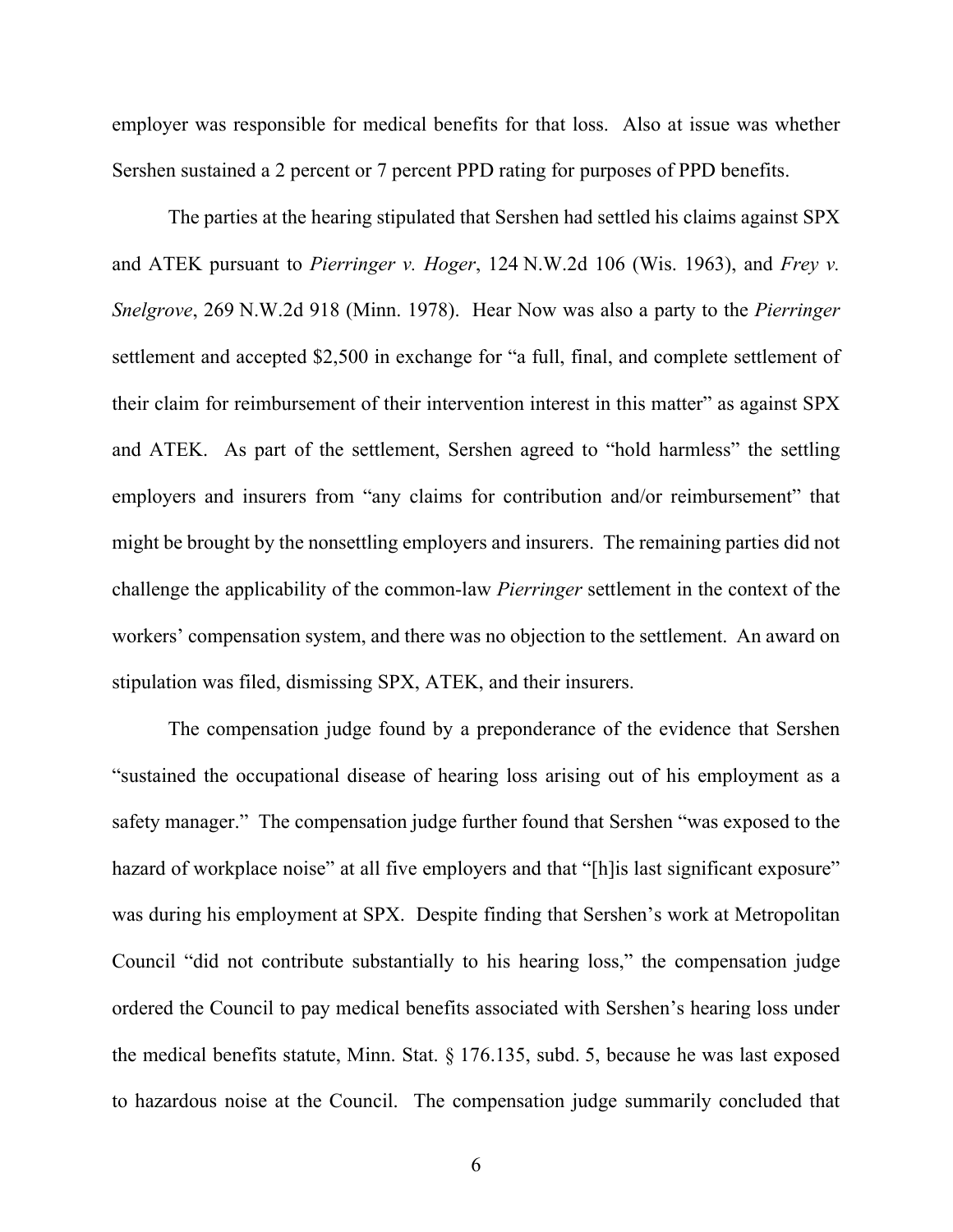"[a]ll other issues are moot." Therefore, the compensation judge did not make any determination about Sershen's PPD rating and claim for PPD benefits.

Metropolitan Council appealed to the Workers' Compensation Court of Appeals  $(WCCA).<sup>2</sup>$  $(WCCA).<sup>2</sup>$  $(WCCA).<sup>2</sup>$  The Council challenged the compensation judge's finding that Sershen sustained an occupational disease of hearing loss, as well as liability for his medical expenses. In addition, the Council argued that the compensation judge did not properly consider the liability of SPX as the employer where the last significant exposure occurred or the effect of the *Pierringer* settlement with SPX.

The WCCA affirmed the decision of the compensation judge. *Sershen v. Metro. Council*, No. WC21-6395, 2021 WL 2832942, at \*1 (Minn. WCCA June 24, 2021). The WCCA concluded that "[s]ubstantial evidence supports the compensation judge's findings regarding medical causation." *Id.* at \*4. The WCCA also concluded that the medical benefits statute, Minn. Stat. § 176.135, subd. 5, places liability for medical benefits on the employer where the employee was last exposed to the hazard of the occupational disease, regardless of whether that last exposure was significant. 2021 WL 2832942, at \*4. The WCCA explained, however, that the last-exposure employer has a right to seek reimbursement from the employer and "insurer on the risk during the last significant exposure, but 'only in the case of disablement.' " *Id.* (quoting Minn. Stat. § 176.135,

<span id="page-6-0"></span><sup>&</sup>lt;sup>2</sup> Sershen did not file any cross-appeal regarding the compensation judge's dismissal of his claim to PPD benefits. Thus, our opinion in this case only addresses the appropriateness of the compensation judge's mootness determination in the context of Metropolitan Council's appeal.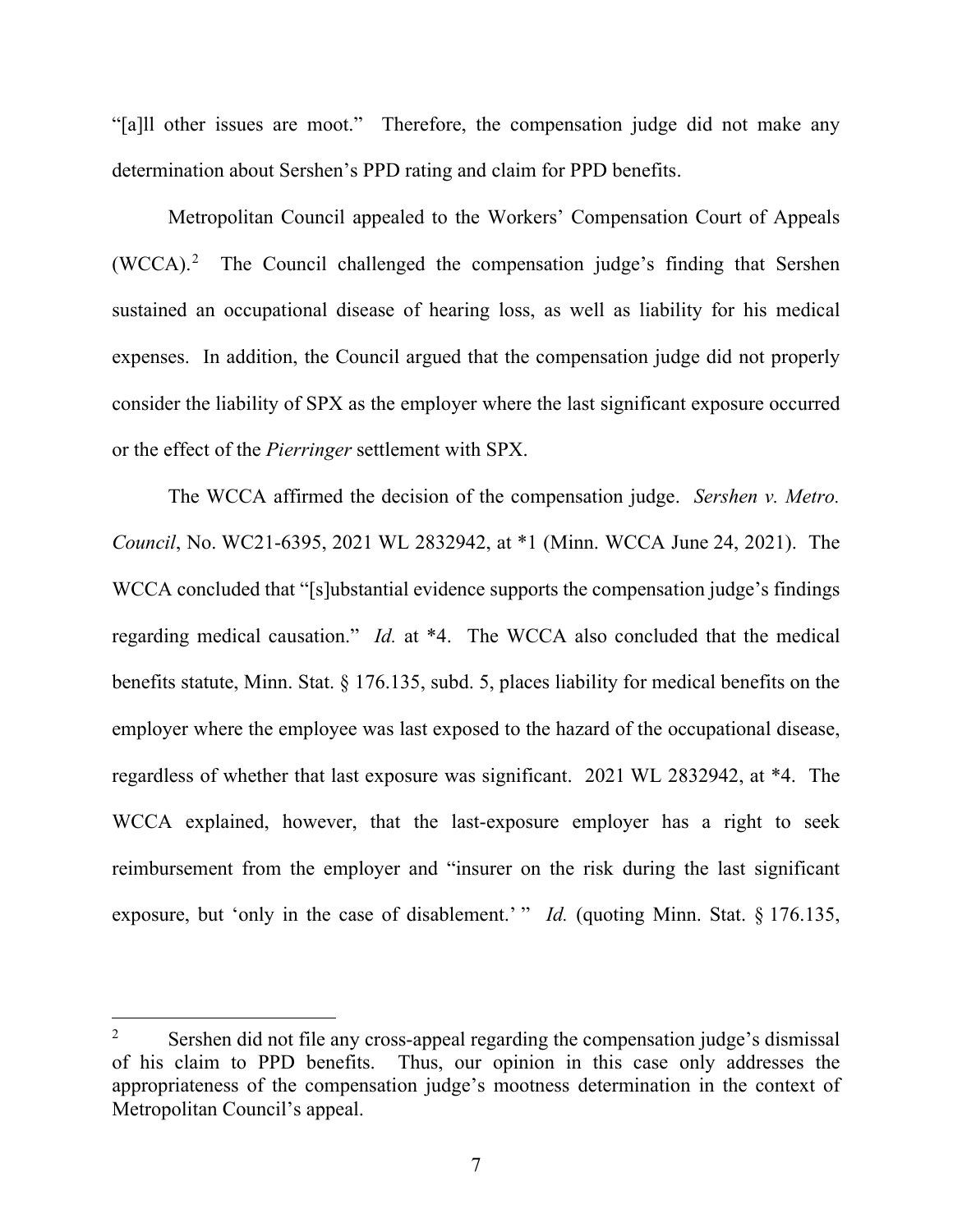subd. 5). Therefore, the WCCA affirmed the compensation judge's award of medical benefits against Metropolitan Council. *Id.* at \*5.

In addition, the WCCA rejected Metropolitan Council's argument that the compensation judge prejudiced its right to seek reimbursement from SPX, the employer where the last significant exposure occurred, by failing to determine whether Sershen "has a PPD rating, and if so, whether that rises to establish 'disablement.' " *Id.* at \*6. The WCCA explained why the compensation judge had found Sershen's PPD rating and entitlement to PPD benefits moot. First, because of Sershen's *Pierringer* settlement with SPX, Sershen "had no further claims for any benefits from SPX and thus the compensation judge could not award PPD benefits to the employee to be paid by SPX." *Id.* at \*5. Second, "[b]ecause of the compensation judge's finding that the noise exposure at the Metropolitan Council was not significant, the employee could not receive PPD benefits from the Metropolitan Council pursuant to Minn. Stat. § 176.66, subd. 10." *Id.* And "because the employee could not be awarded any PPD benefits in this proceeding, the compensation judge found that the issue of the exact nature and extent of the employee's PPD was moot." *Id.* The WCCA then explained that the "Council's arguments relate more to a potential future claim for reimbursement." *Id.* at \*6. According to the WCCA, the issues related to reimbursement—whether the employee has a PPD rating, whether Sershen suffered disablement, and how the *Pierringer* "settlement affects the rights and responsibilities of SPX and the employee"—are all preserved for "future litigation." *Id.*

Metropolitan Council filed a timely petition for a writ of certiorari for review in our court.

8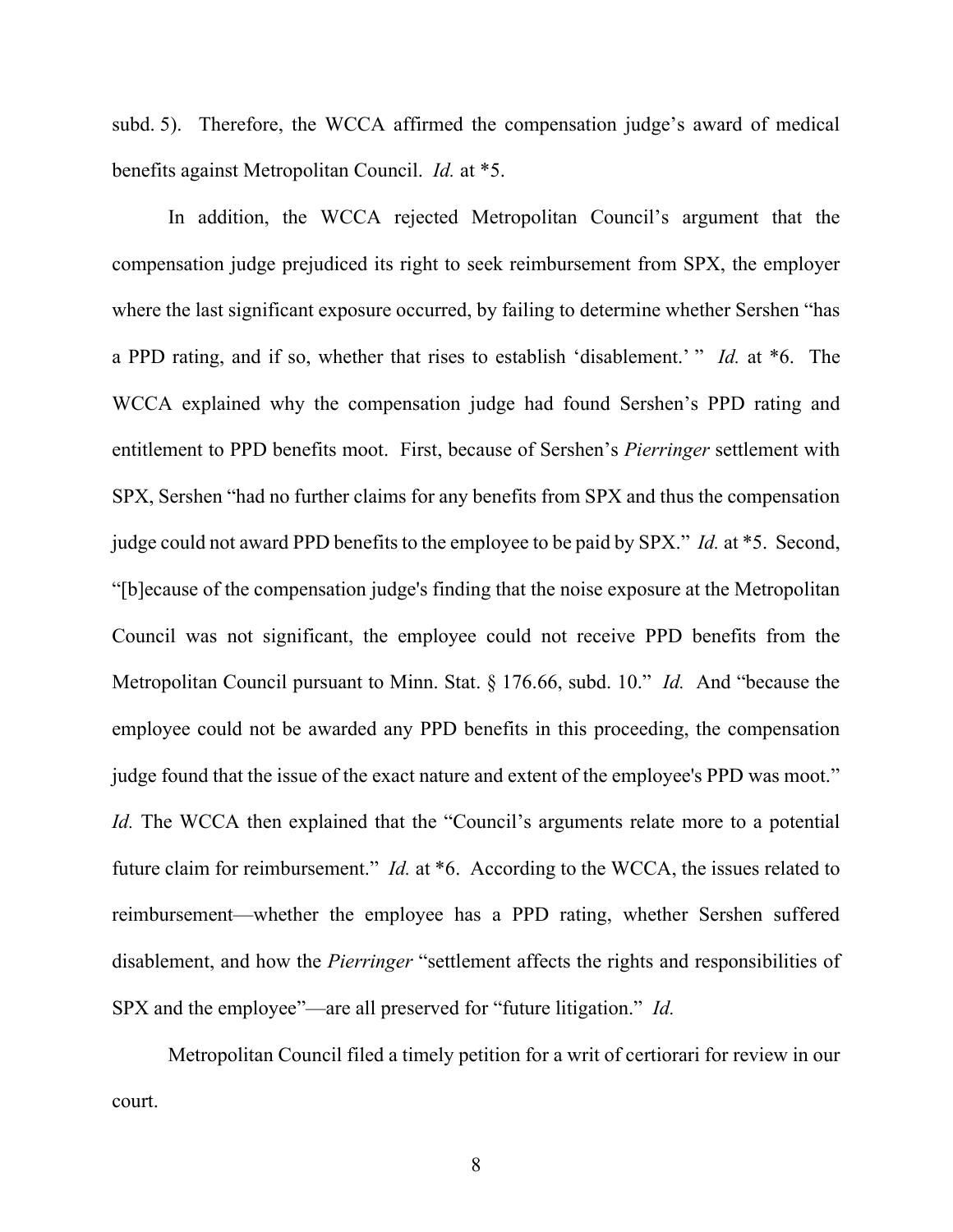#### **ANALYSIS**

Metropolitan Council raises three issues on appeal. First, the Council argues that Sershen did not sustain an occupational disease of hearing loss arising out of his employment. Second, the Council asserts that it is not liable for medical benefits under Minn. Stat. § 176.135, subd. 5, because Sershen's last significant exposure to the hazardous noise was at SPX, not Metropolitan Council. Third, the Council argues that the compensation judge misconstrued the implications of the *Pierringer* settlement between Sershen and SPX and that, had the law been properly applied, the Council would not be liable for Sershen's medical expenses. We address each issue in turn.

## I.

We first address Metropolitan Council's argument that the compensation judge erred in finding that Sershen sustained an occupational disease of hearing loss arising out of his employment over the course of his career as a safety manager. We review a workers' compensation order to determine if "the findings of fact and order were unsupported by substantial evidence in view of the entire record as submitted." Minn. Stat. § 176.471, subd. 1(3) (2020). We will disturb the findings "only if, viewing the facts in the light most favorable to the findings, it appears that the findings are manifestly contrary to the evidence or that it is clear reasonable minds would adopt a contrary conclusion." *Hengemuhle v. Long Prairie Jaycees*, 358 N.W.2d 54, 61 (Minn. 1984).

Metropolitan Council argues that substantial evidence does not support the finding that Sershen suffered an occupational disease—a work-related hearing loss. To be entitled to compensation, the employee generally must show that the occupational disease can "be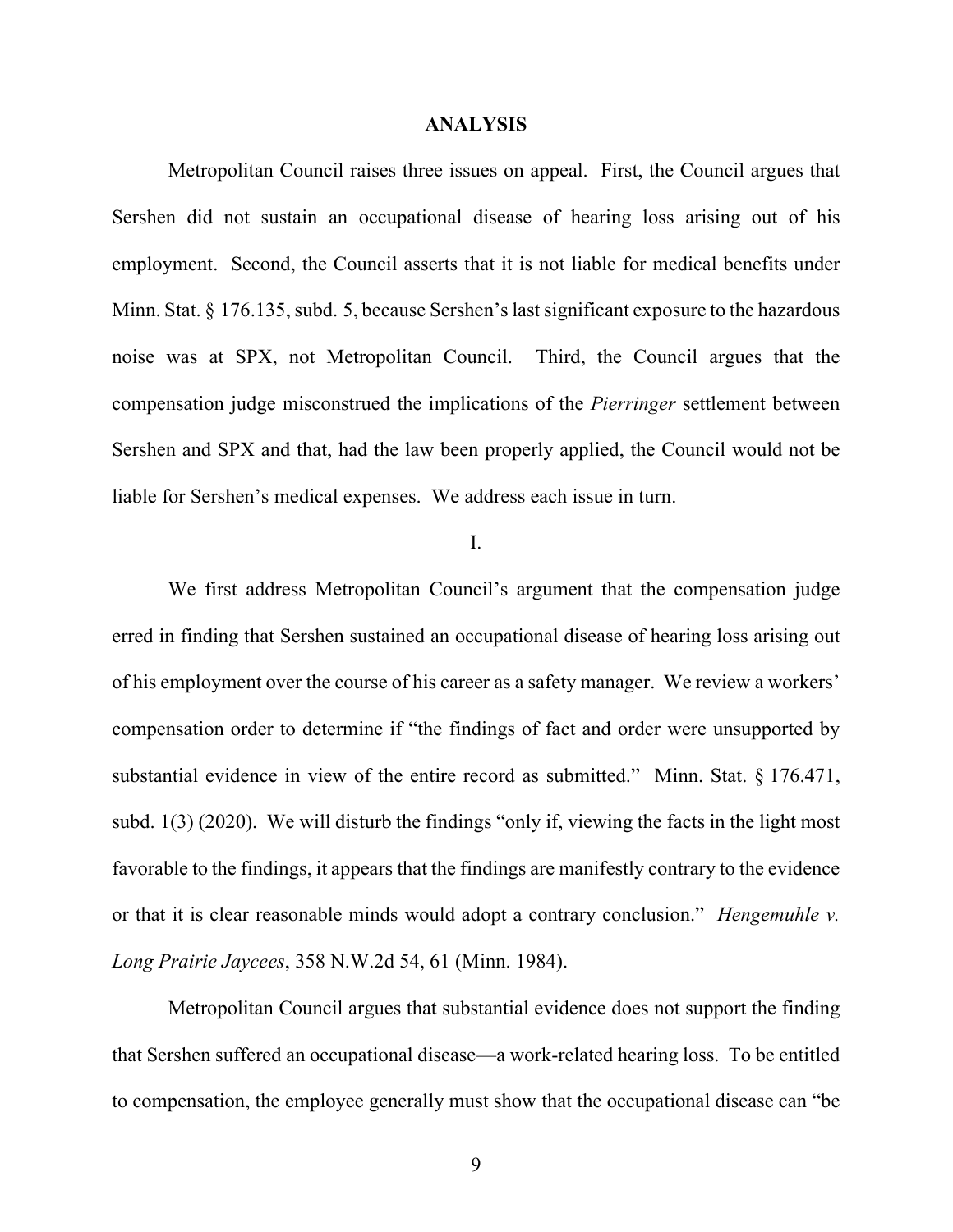traced to the employment as a direct and proximate cause." Minn. Stat. § 176.011, subd. 15(a) (2020) (defining "occupational disease"). But the employee need not show that the employment was "the sole factor." *Egeland v. City of Minneapolis*, 344 N.W.2d 597, 601 (Minn. 1984). Rather, the employee is only required to show that the employment was "a significant contributing factor in the development of the disease." *Id.* (upholding a finding of occupational disease where "the exact causative factors . . . are not understood and no single factor can be said to be responsible").

Our review of the record confirms the WCCA's conclusion that substantial evidence supports the compensation judge's finding that Sershen sustained an occupational disease. Both experts testified that multiple factors, including exposure to hazardous noise levels in the workplace, contributed to Sershen's hearing loss. The employer's expert, Dr. Hopfenspirger, opined that it was impossible to know which factor was mostly to blame or to know the relative contribution of each factor. But Dr. Hopfenspirger also stated that Sershen's exposure to noise at work was "an obvious factor." Dr. Hopfenspirger's conclusion that workplace noise was "an obvious factor" in the development of Sershen's hearing loss, coupled with Dr. Mumovic's opinion that "high noise exposure in the workplace" may have been the substantial contributing factor to Sershen's hearing loss, is sufficient to support the compensation judge's conclusion that Sershen sustained an occupational disease of hearing loss arising out of his employment as a safety manager. *See Golob v. Buckingham Hotel*, 69 N.W.2d 636, 639 (Minn. 1955) ("[U]ntil the time comes when medical knowledge has progressed to such a point that experts in the field of medicine can agree, causal relation in determining compensable injury or disease will have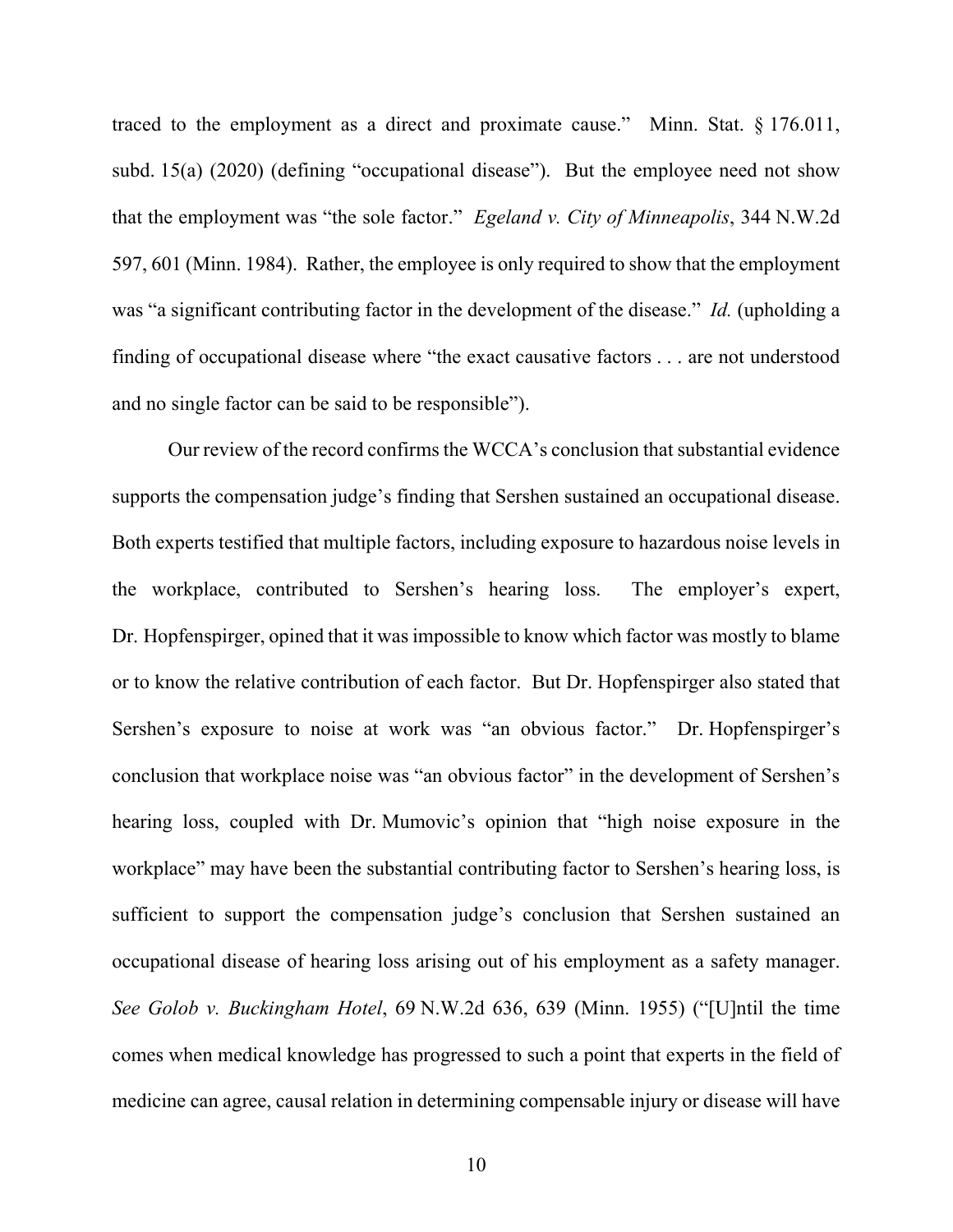to remain in the province of the trier of fact."). Because substantial evidence in the record supports the compensation judge's finding of an occupational disease, the WCCA properly affirmed that finding as not clearly erroneous.

#### II.

We next address Metropolitan Council's argument that the compensation judge erred in ordering it to pay Sershen's medical expenses because the compensation judge found that his last significant exposure to hazardous noise was at SPX. The dispute here involves two sections of the Workers' Compensation Act: the medical benefits statute, Minn. Stat. § 176.135, subd. 5, and the occupational disease statute, Minn. Stat. § 176.66 (2020). The Council asserts that when a compensation judge determines which employer represents the last significant exposure to the hazard of a disease and the evidence may support a finding of disablement, medical benefits should be awarded against the lastsignificant-exposure employer under the occupational disease statute, not the last-exposure employer under the medical benefits statute. Sershen urges us to affirm, contending that the medical benefits statute controls here.

We review de novo the interpretation of workers' compensation statutes. *Gilbertson v. Williams Dingmann, LLC*, 894 N.W.2d 148, 151 (Minn. 2017). When interpreting a statute, we seek to ascertain the Legislature's intent.<sup>[3](#page-10-0)</sup> Minn. Stat. § 645.16 (2020); *Shire v. Rosemount, Inc.*, 875 N.W.2d 289, 292 (Minn. 2016). Our first step is to examine the

<span id="page-10-0"></span><sup>&</sup>lt;sup>3</sup> The Legislature has instructed that the Workers' Compensation Act should "be interpreted so as to assure the quick and efficient delivery of indemnity and medical benefits to injured workers at a reasonable cost to the employers." Minn. Stat. § 176.001 (2020).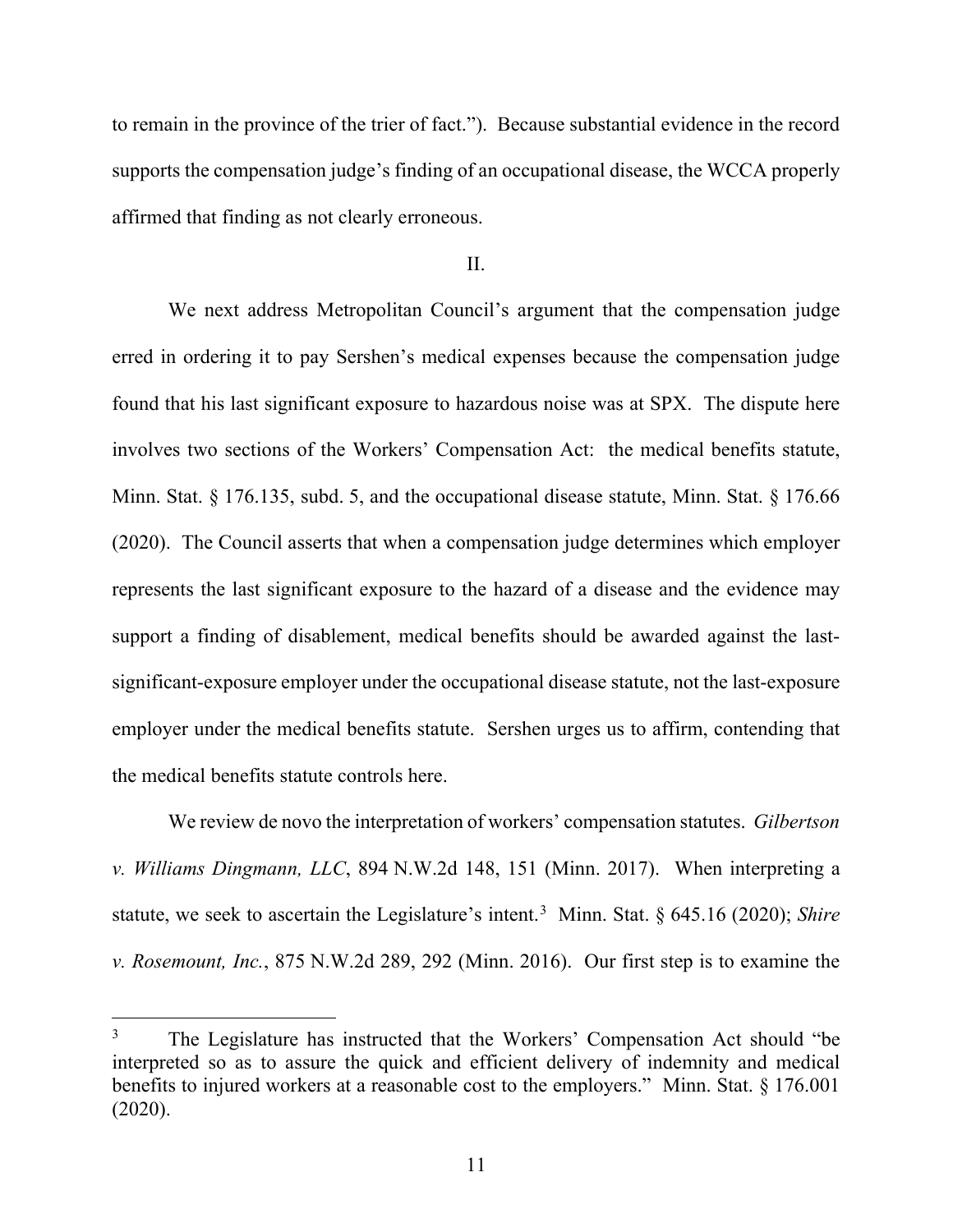statutory language to determine whether the statute is ambiguous, that is, whether the statute is susceptible to more than one reasonable interpretation. *Sumner v. Jim Lupient Infiniti*, 865 N.W.2d 706, 708 (Minn. 2015). When interpreting a section of the Workers' Compensation Act, we must consider that section "in light of related provisions." *Conwed Corp. v. Union Carbide Chems. & Plastics Co.*, 634 N.W.2d 401, 406 (Minn. 2001). If the statutory language is unambiguous, our analysis ends, and we apply the statute's plain meaning. *Sumner*, 865 N.W.2d at 708*.* It is only if a statute is ambiguous that we resort to canons of construction to determine which reasonable interpretation to adopt. *Id.*

Metropolitan Council disputes its liability to pay medical benefits for Sershen's occupational disease of hearing loss. The occupational disease statute provides that an employee's "disablement" resulting from an occupational disease is a compensable workers' compensation injury. Minn. Stat. § 176.66, subd. 1. The Workers' Compensation Act does not define "disablement," but we have said that a claim based on "disablement" from an occupational disease accrues when "the employee's illness has led to a wage loss, job transfer, or permanent impairment." *Conwed Corp.*, 634 N.W.2d at 409.

Metropolitan Council argues that it is not liable for Sershen's occupational disease under the occupational disease statute, Minn. Stat. § 176.66, because the compensation judge found that his employment at the Council "did not contribute substantially to his hearing loss" and that his last significant exposure was at SPX. Under the occupational disease statute, when there are multiple employers, "the employer in whose employment the employee was last exposed in a *significant way* to the hazard of the occupational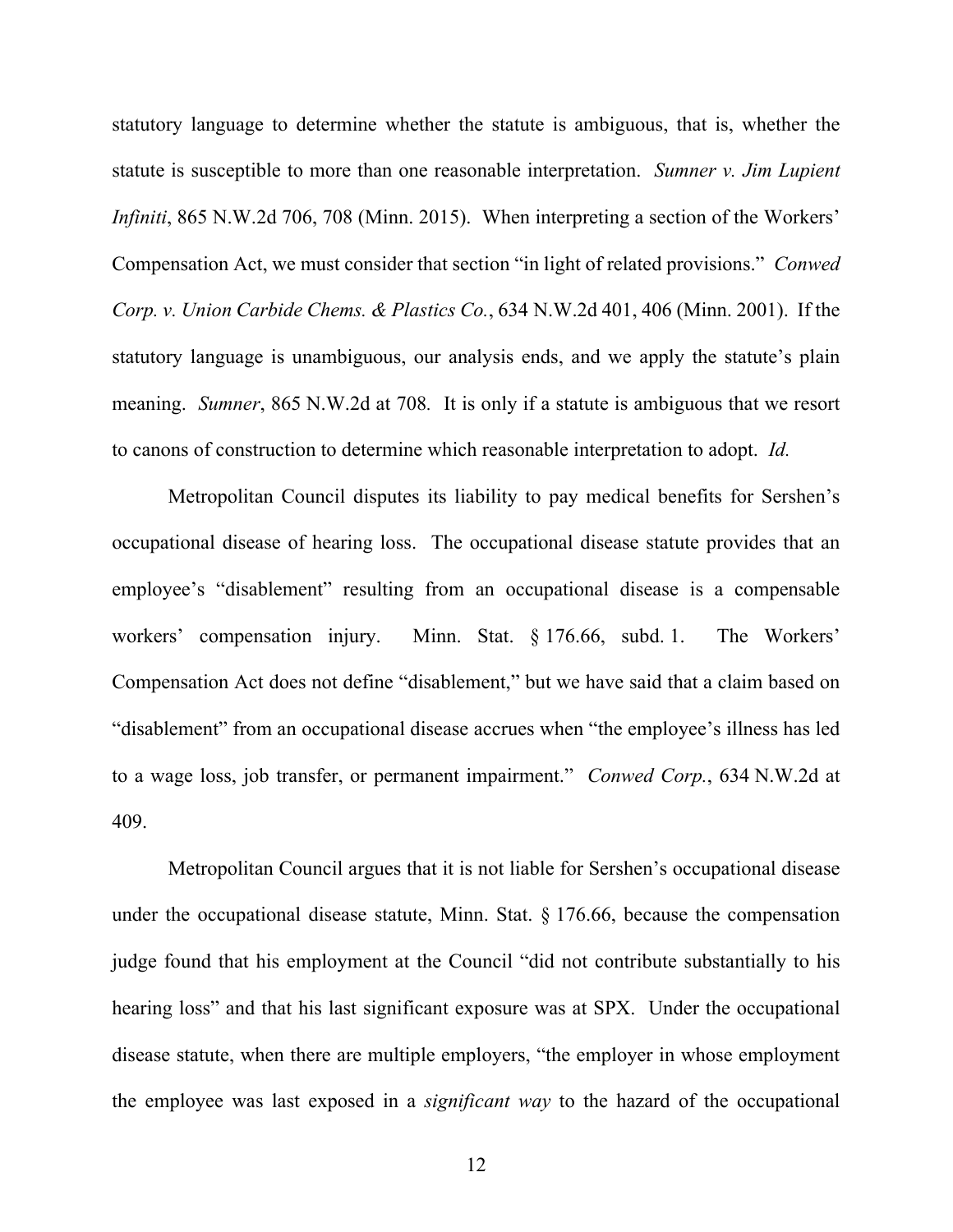disease" is "liable for the compensation."<sup>[4](#page-12-0)</sup> Minn. Stat.  $\S 176.66$ , subd. 10 (emphasis added). In addition, the statutory definition of "occupational disease" addresses employer liability. Under the statutory definition, "[a]n employer is not liable for compensation for any occupational disease which cannot be traced to the employment as a direct and proximate cause and is not recognized as a hazard characteristic of and peculiar to the . . . employment." Minn. Stat.  $\S 176.011$ , subd.  $15(a)$  $15(a)$  $15(a)$ .<sup>5</sup>

But the compensation judge did not make an award under the occupational disease statute, instead awarding Sershen medical benefits under the medical benefits statute.<sup>[6](#page-12-2)</sup>

<span id="page-12-2"></span><sup>6</sup> The medical benefits statute, Minn. Stat.  $\S$  176.135, subd. 5, reads in full:

Notwithstanding section 176.66, an employee who has contracted an occupational disease is eligible to receive compensation under this section even if the employee is not disabled from earning full wages at the work at which the employee was last employed.

Payment of compensation under this section shall be made by the employer and insurer on the date of the employee's last exposure to the hazard of the occupational disease. Reimbursement for medical benefits paid under this subdivision or subdivision 1a is allowed from the employer and insurer liable under section 176.66, subdivision 10, only in the case of disablement.

<span id="page-12-0"></span><sup>&</sup>lt;sup>4</sup> "Compensation" is generally defined as "all benefits provided by" the Workers' Compensation Act "on account of injury or death." Minn. Stat. § 176.011, subd. 6a (2020). But in the occupational disease statute, "compensation" is defined as "66-2/3 percent of the employee's weekly wage on the date of injury subject to a maximum compensation equal to the maximum compensation in effect on the date of last exposure." Minn. Stat. § 176.66, subd. 11.

<span id="page-12-1"></span><sup>&</sup>lt;sup>5</sup> When there is a dispute among multiple employers as to liability, "the employer in whose employment the employee is *last exposed* to the hazard" must pay benefits. Minn. Stat. § 176.66, subd. 10 (emphasis added). This last-exposure employer must be reimbursed by the employer "subsequently determined to be liable for the occupational disease." *Id.* The parties do not contend that this provision is at issue in this case, and so we do not discuss it further.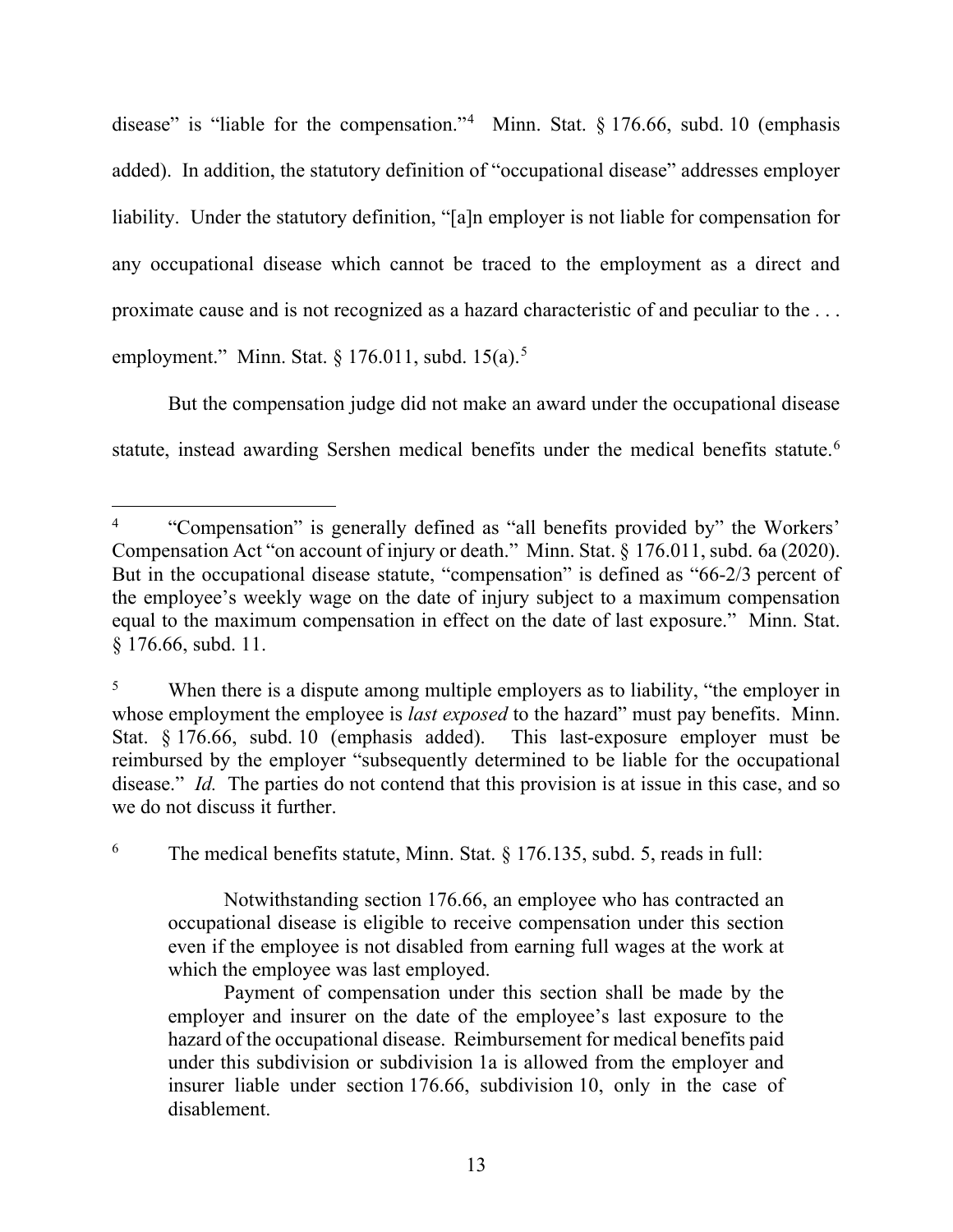According to the medical benefits statute, "[n]otwithstanding section 176.66"—the occupational disease statute—medical expenses must be paid "even if the employee is not disabled from earning full wages at the work at which the employee was last employed." Minn. Stat. § 176.135, subd. 5. Under the medical benefits statute, the employer where the employee was last exposed to the hazard "shall" pay the medical expenses. *Id.* The medical benefits statute further provides that the last-exposure employer is entitled to reimbursement from the last-significant-exposure employer, but "only in the case of disablement." *Id.*

The compensation judge concluded that Metropolitan Council is liable for Sershen's medical benefits under Minn. Stat. § 176.135, subd. 5, because the Council was the last place of employment where Sershen was exposed to hazardous noise. We agree.

The plain language of the medical benefits statute clearly states that the lastexposure employer is liable for medical expenses arising from an occupational disease, despite the alternative framework described in the occupational disease statute. This liability is clear, in part, from the medical benefits statute's broad introductory phrase: "[n]otwithstanding section 176.66," the occupational disease statute. *Id.*  "Notwithstanding" is defined by both legal and general dictionaries as "in spite of." *See Notwithstanding*, *Black's Law Dictionary* (11th ed. 2019); *Webster's Third New International Dictionary of the English Language Unabridged* 1545 (1961). The medical benefits statute therefore instructs that, in spite of the occupational disease statute, "an employee who has contracted an occupational disease is eligible to receive compensation"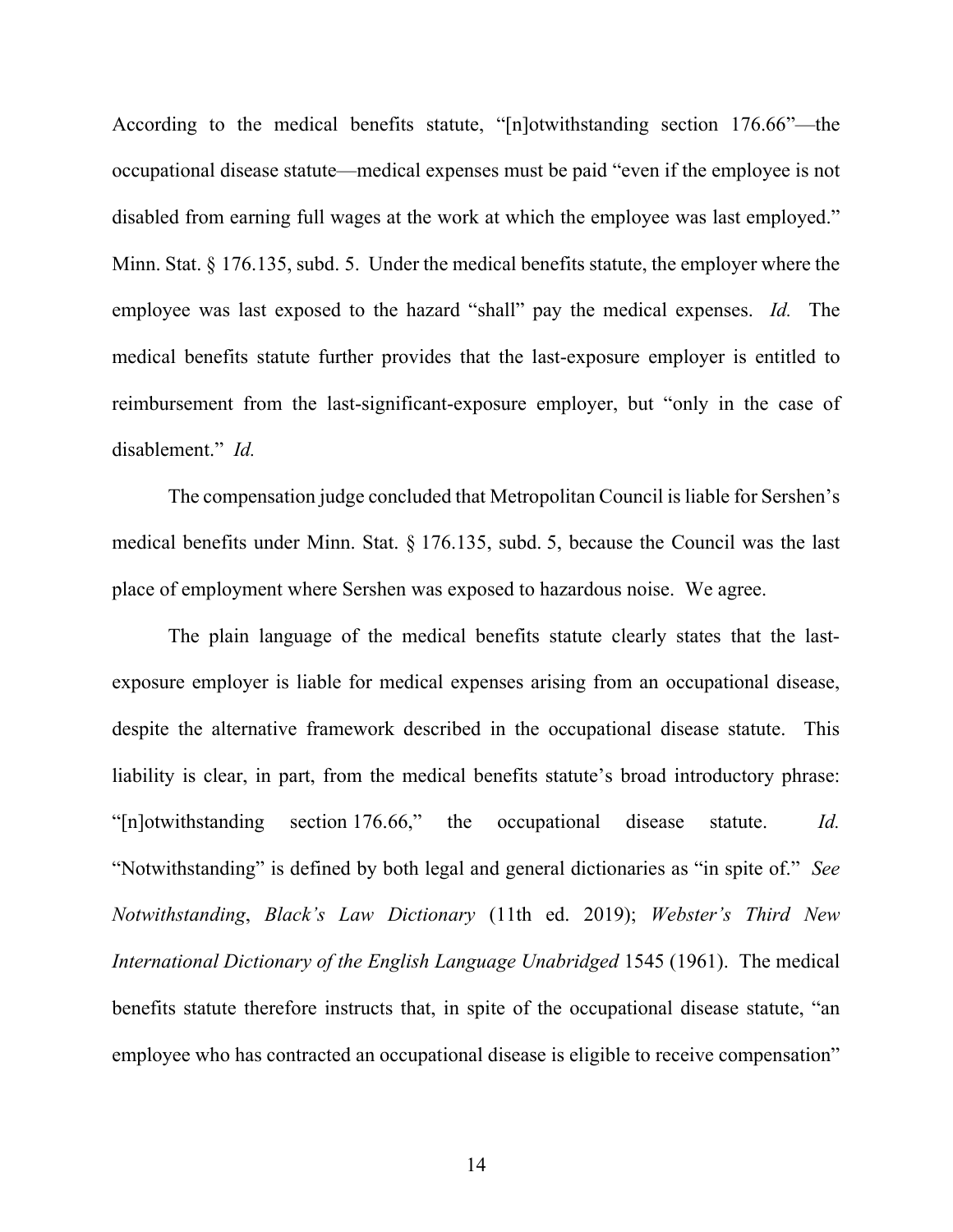for medical benefits and that "[p]ayment . . . shall be made by the employer . . . on the date of the employee's last exposure to the hazard." Minn. Stat. § 176.135, subd. 5.

There is no limiting language regarding the payment obligation of the last-exposure employer and no requirement that the last exposure be significant. And the Legislature's use of the word "shall" when describing the payment obligation of the last-exposure employer makes it clear that this payment duty is mandatory. *See* Minn. Stat. § 645.44, subd. 16 (2020) (defining "shall" as "mandatory" when used in Minnesota Statutes). The lack of limiting language and the use of "shall" to describe the payment obligation show that the Legislature intended that the last-exposure employer—here, Metropolitan Council—pay medical benefits for an occupational disease in the first instance.[7](#page-14-0)

In urging us to conclude otherwise, Metropolitan Council notes that the medical benefits statute is concerned with the prompt payment of medical expenses. *See, e.g.*, Minn. Stat. § 176.135, subd. 6 (2020) (requiring payment of medical expenses "[a]s soon as reasonably possible"). We do not disagree, but Metropolitan Council's interpretation of the medical benefits statute as a limited, pre-liability statute that gives way to the occupational disease statute when the requirements of the occupational disease statute are

<span id="page-14-0"></span>The medical benefits statute does, however, allow the last-exposure employer to be reimbursed by an employer "liable under section 176.66, subdivision 10"—meaning the last-significant-exposure employer liable under the occupational disease statute—but "only in the case of disablement." Minn. Stat. § 176.135, subd. 5. The compensation judge did not make a finding on disablement, apparently because Sershen and SPX had executed a *Pierringer* settlement. We discuss the effect of the *Pierringer* settlement in the next section.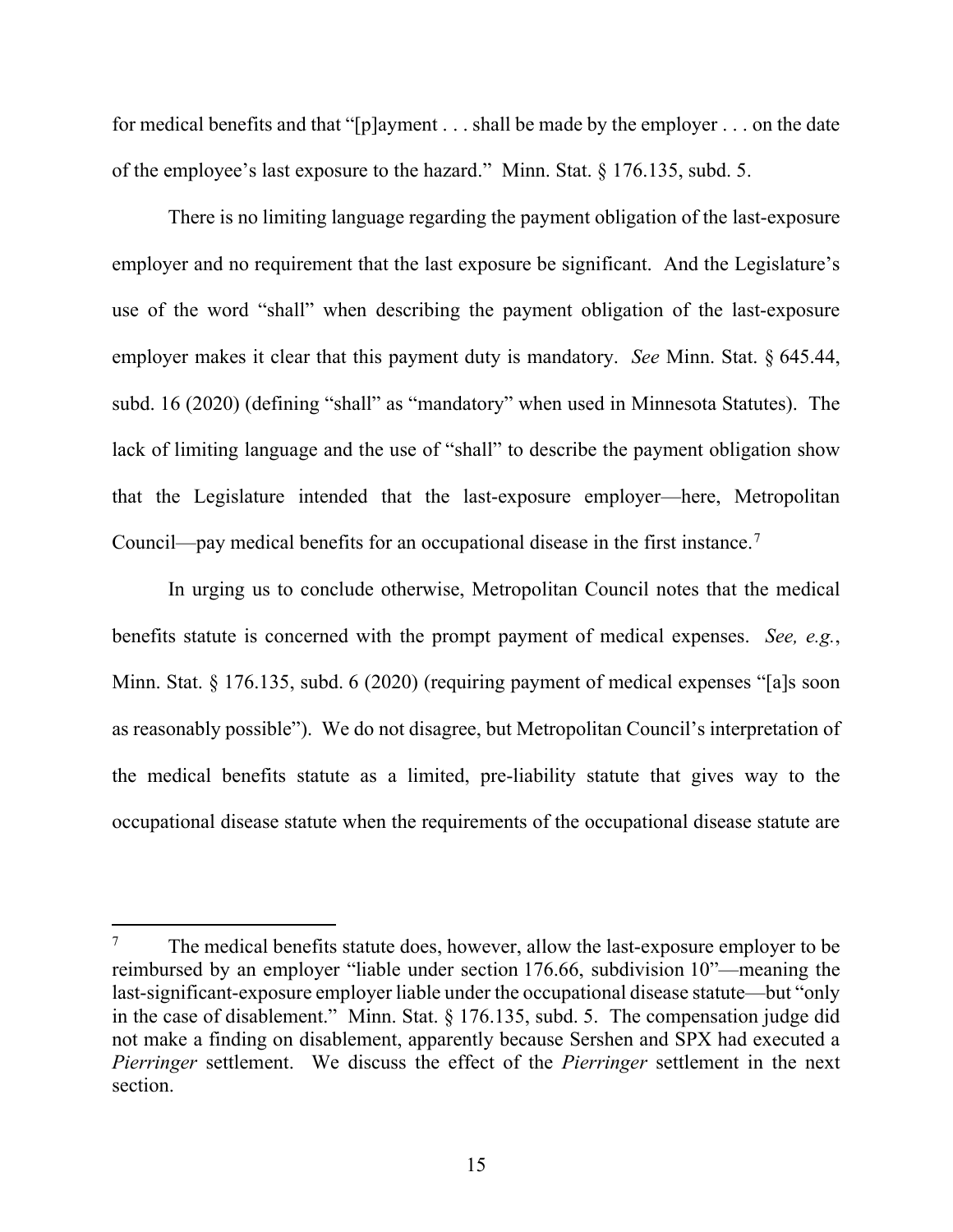met is not grounded in the text of the medical benefits statute.<sup>[8](#page-15-0)</sup> Nor is that interpretation reasonable given the medical benefits statute's broad, specific disclaimer of the liability framework of the occupational disease statute. To interpret the medical benefits statute in the way that Metropolitan Council urges would require us to read in a pre-liability limitation that simply does not appear in the text of the statute. We will not "add words to an unambiguous statute." *328 Barry Ave., LLC v. Nolan Props. Grp., LLC*, 871 N.W.2d 745, 750 (Minn. 2015).

Metropolitan Council argues, however, that the definition of "occupational disease" in the Workers' Compensation Act impermissibly conflicts with any obligation on its part to pay medical benefits in this case. Specifically, the Council claims that the definition of "occupational disease" precludes employer liability "for compensation for any occupational disease" unless the employment was "a direct and proximate cause" of the disease.Minn. Stat. § 176.011, subd. 15(a). And here, the compensation judge specifically found that Sershen's exposure to hazardous noise at Metropolitan Council did not contribute substantially to his hearing loss. $9$  The medical benefits statute, on the other

<span id="page-15-0"></span><sup>8</sup> Metropolitan Council acknowledged the extensive plain language arguments of Sershen and amicus curiae Minnesota Association for Justice and does "not dispute the plain language of [the medical benefits] statute." Nevertheless, the Council continues to argue that the medical benefits statute "was never intended to apply in this situation" and that any medical benefits should have been awarded under the occupational disease statute.

<span id="page-15-1"></span><sup>&</sup>lt;sup>9</sup> In the tort context, we have equated "direct, or proximate, cause of harm" with "substantial factor in the harm's occurrence." *George v. Est. of Baker*, 724 N.W.2d 1, 10 (Minn. 2006); *see also Christianson v. Chicago, St. P., M. & O. Ry.*, 69 N.W. 640, 641 (Minn. 1896) ("Consequences which follow in unbroken sequence, without an intervening efficient cause, from the original negligent act, are natural and proximate . . . .").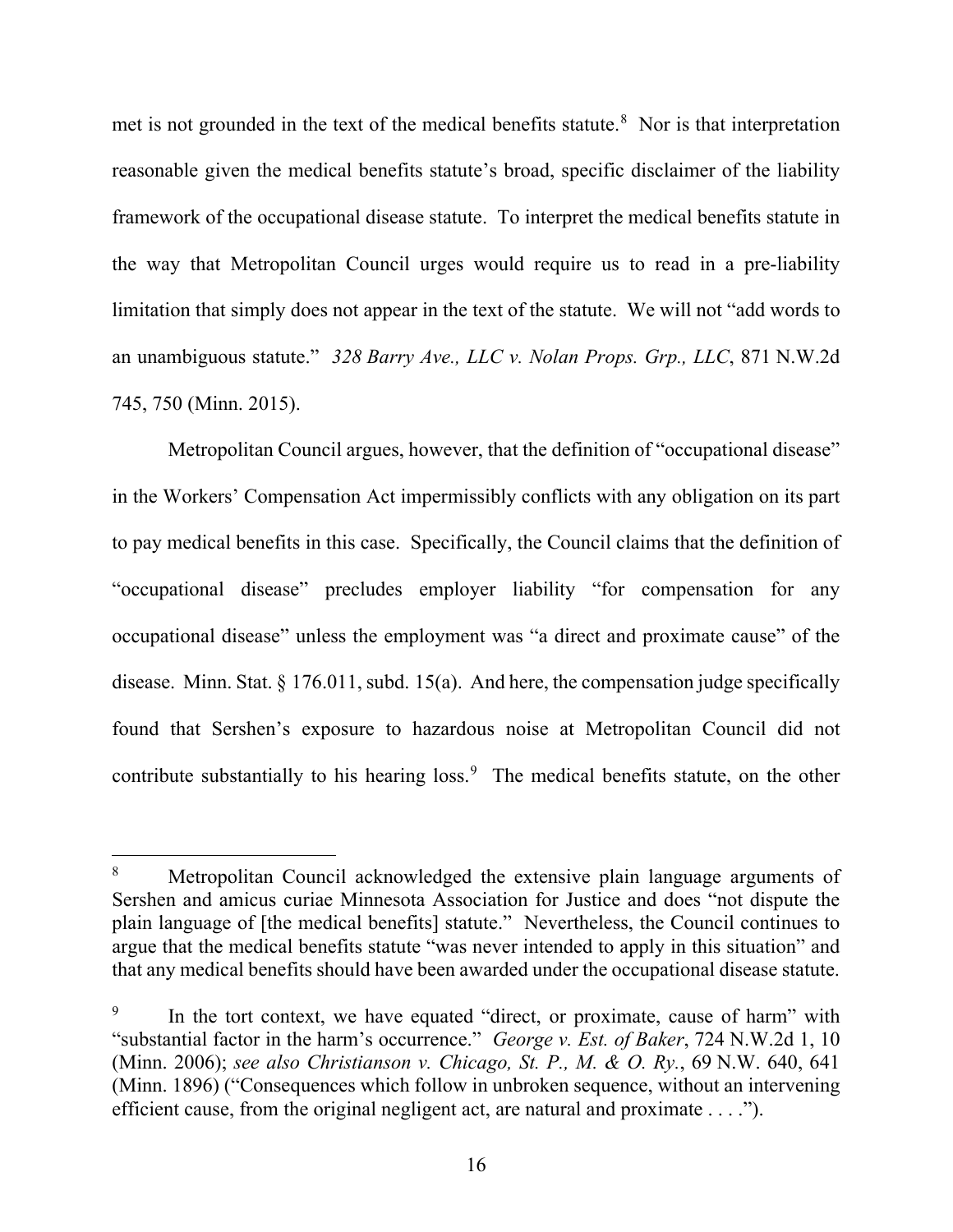hand, requires only an "exposure to the hazard of the occupational disease" to trigger an employer's responsibility to pay medical benefits. Minn. Stat. § 176.135, subd. 5.

The differences in the statutes, however, do not mean that the compensation judge erred in ordering Metropolitan Council to pay Sershen's medical expenses under the medical benefits statute. The definition of "occupational disease" provides a general limit on employer liability. *See* Minn. Stat. § 176.011, subd. 15(a) ("An employer is not liable for compensation for any occupational disease *which cannot be traced to the employment as a direct and proximate cause* . . . ." (emphasis added)). The medical benefits statute provides, however, a different standard to impose liability for medical expenses arising from an occupational disease. *See* Minn. Stat. § 176.135, subd. 5 ("Payment of compensation under this section shall be made by the employer . . . on the date of the employee's last exposure to the hazard of the occupational disease."). The Legislature has directed that where a general provision and a special provision cannot be construed to give effect to both, "the special provision shall prevail and shall be construed as an exception to the general provision."[10](#page-16-0) Minn. Stat. § 645.26, subd. 1 (2020); *see, e.g.*, *Barton v. Moore*,

<span id="page-16-0"></span> $10$  The Legislature also instructs that this interpretive rule does not apply when "the general provision shall be enacted at a later session and it shall be the manifest intention of the legislature that such general provision shall prevail." Minn. Stat. § 645.26, subd. 1 (2020). This limit on the application of the rule does not apply here because the general definition of "occupational disease" limiting employer liability to those diseases that can "be traced to the employment as a direct and proximate cause" was adopted by the Legislature in 1953, *see* Act of Apr. 24, 1953, ch. 755, § 1, 1953 Minn. Laws 1099, 1101 (codified as amended at Minn. Stat. § 176.011, subd. 15(a)), while the special provision of the medical benefits statute requiring the last-exposure employer to pay medical expenses was adopted by the Legislature in 1992, *see* Act of Apr. 28, 1992, ch. 510, art. 4, § 10, 1992 Minn. Laws 589, 634 (codified at Minn. Stat. § 176.135, subd. 5).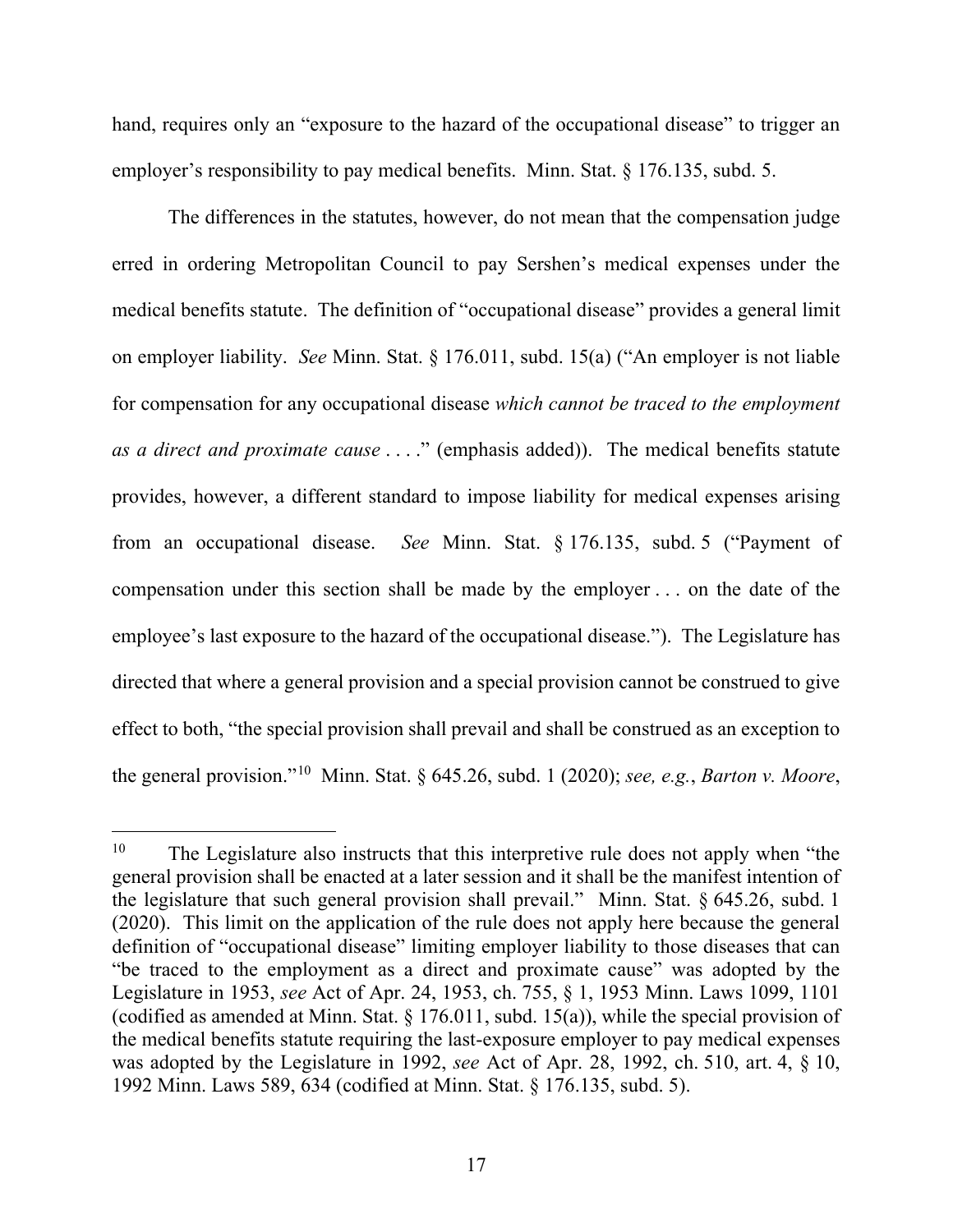558 N.W.2d 746, 752 (Minn. 1997) (applying Minn. Stat. § 645.26, subd. 1). To the extent that there is a conflict in the statutes here, as Metropolitan Council argues, the Legislature directs that we interpret "last exposure to the hazard" in the medical benefits statute, Minn. Stat. § 176.135, subd. 5, as an exception to the general liability limit found in the definition of "occupational disease," Minn. Stat. § 176.0[11](#page-17-0), subd. 15(a).<sup>11</sup>

Under our interpretation of the medical benefits statute, Minn. Stat. § 176.135, subd. 5, an employee who has contracted an occupational disease is eligible for medical benefits paid by the employer where the employee was last exposed to the hazard of the occupational disease, regardless of where the employee had the last *significant* exposure to the hazard.[12](#page-17-1) Based on this interpretation, the compensation judge did not err in ordering Metropolitan Council, the last-exposure employer, to pay Sershen's medical expenses.

<span id="page-17-0"></span><sup>&</sup>lt;sup>11</sup> To be clear, we are not implying that an employee may receive workers' compensation medical benefits for simply being exposed to an occupational disease hazard. Rather, a finding of an occupational disease—"a mental impairment . . . or physical disease arising out of and in the course of employment peculiar to the occupation in which the employee is engaged and due to causes in excess of the hazards ordinary of employment," as defined in Minn. Stat.  $\S 176.011$ , subd.  $15(a)$ —is a prerequisite to the application of the medical benefits statute, Minn. Stat. § 176.135, subd. 5.

<span id="page-17-1"></span><sup>&</sup>lt;sup>12</sup> Metropolitan Council also argues that the legislative history does not support the application of the medical benefits statute when the compensation judge has determined the last-significant-exposure employer. Because the statute is not ambiguous, we do not look to legislative history. *See* Minn. Stat. § 645.16(7); *Laase v. 2007 Chevrolet Tahoe*, 776 N.W.2d 431, 435 n.2 (Minn. 2009) ("In the absence of a finding of ambiguity, we do not resort to legislative history to interpret a statute.").

Further, amicus curiae Minnesota Defense Lawyers Association argues that our interpretation of the medical benefits statute "creates an absurd extension of liability for injuries to all future employers of any employee that has had an occupational disease that has already culminated, for which they have no control, no ability to truly mitigate, and no apparent defenses." These policy arguments should be directed to the Legislature. Where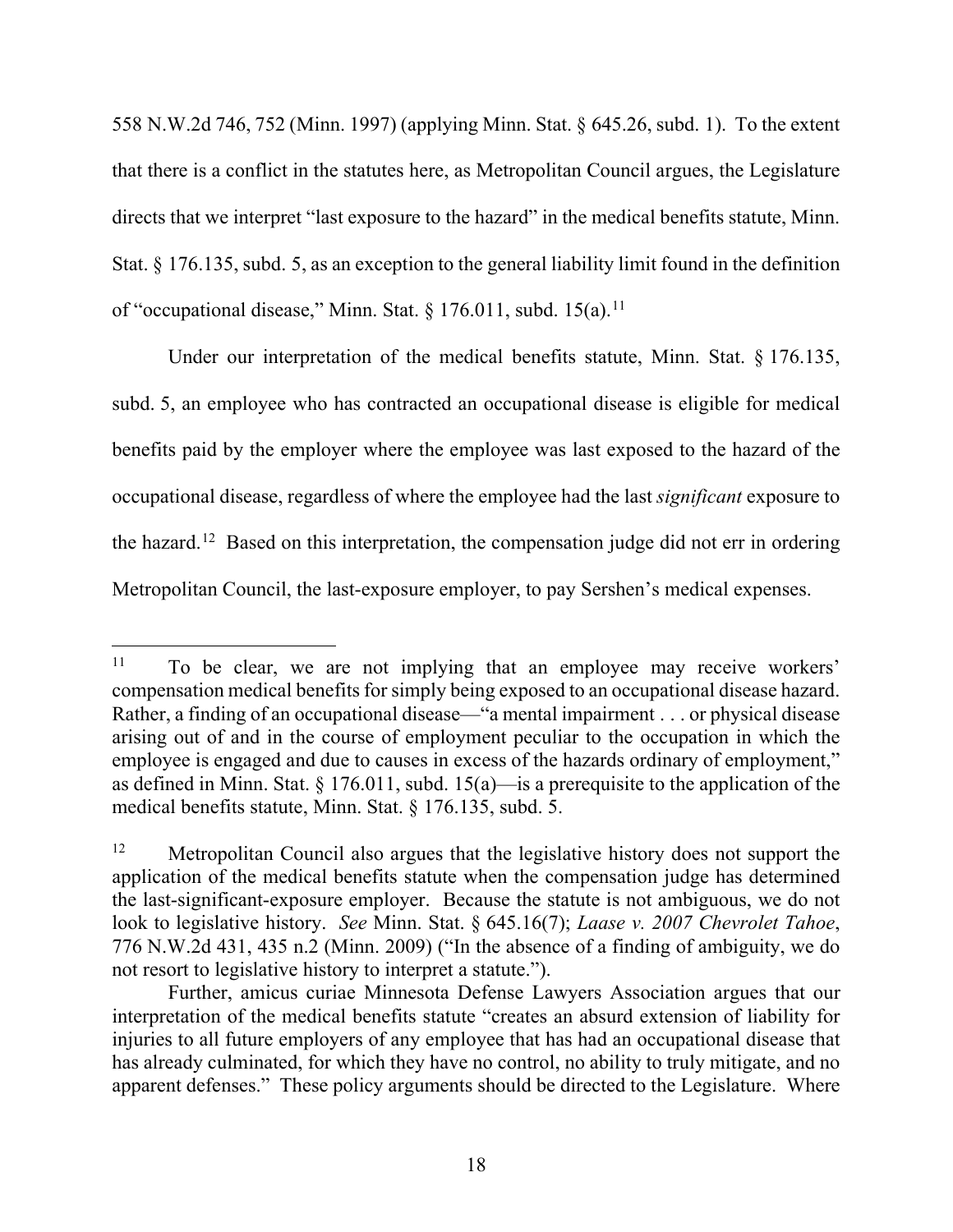We now turn to Metropolitan Council's arguments related to the *Pierringer*  settlement between Sershen and SPX. We have never addressed whether a *Pierringer*  settlement, which was a common-law development in tort cases, is properly used in the context of the workers' compensation system. *See Frey v. Snelgrove*, 269 N.W.2d 918, 921 (Minn. 1978) (holding that "[t]he use of a . . . Pierringer release is in accord with Minnesota practice and our law of comparative negligence in *tort* actions" (emphasis added)).<sup>[13](#page-18-0)</sup> The parties did not brief that question, and they do not ask us to decide whether *Pierringer* settlements are proper in this context. Instead, the parties seem to assume that such settlements are appropriately used in the workers' compensation system and that the agreement here is in fact a *Pierringer* settlement.<sup>[14](#page-18-1)</sup> Accordingly, we assume, without deciding, that the use of a *Pierringer* settlement was not improper here.

the language of the statute is plain, as it is here, "[n]either the wisdom of the laws nor their adequacy to accomplish a desired purpose may be taken into consideration by courts in determining what interpretation the laws should have." *Norris Grain Co. v. Nordaas*, 46 N.W.2d 94, 105 (Minn. 1950); *see also State Farm Mut. Auto. Ins. Co. v. Lennartson*, 872 N.W.2d 524, 533–34 (Minn. 2015) (refusing to depart from the plain language of a statute based on public policy arguments).

<span id="page-18-0"></span><sup>13</sup> We summarily affirmed the WCCA's decision in *Hurd v. Northern Industrial Insulation*, a workers' compensation case involving similar issues related to a *Pierringer*  settlement. 70 Minn. Workers' Comp. Dec. 365, 381–82 (WCCA 2009), *aff'd without opinion*, 771 N.W.2d 513 (Minn. 2009). But our "[s]ummary affirmances have no precedential value because they do not commit the court to any particular point of view." *Hoff v. Kempton*, 317 N.W.2d 361, 366 (Minn. 1982).

<span id="page-18-1"></span><sup>14</sup> The common-law *Pierringer* settlement was developed in the comparative negligence tort context and may not be a perfect fit for the statutory workers' compensation system. Nevertheless, the WCCA has allowed the use of *Pierringer* settlements for over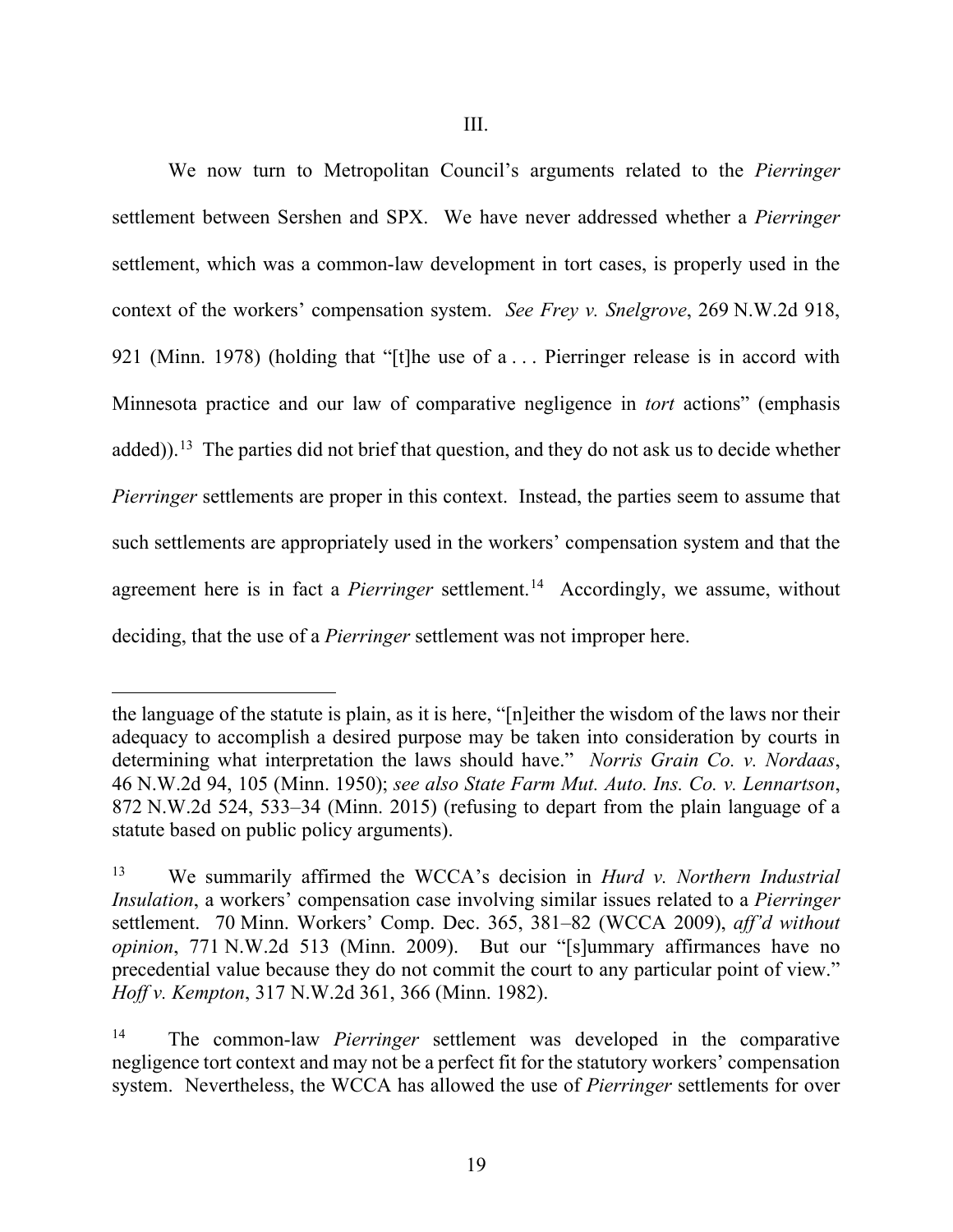Metropolitan Council makes two primary arguments related to the *Pierringer*  settlement. First, the Council argues that benefits should have been awarded as though the *Pierringer* settlement did not exist and, had this been done, SPX (rather than Metropolitan Council) would be liable for Sershen's medical benefits under the occupational disease statute, Minn. Stat. § 176.66. Second, the Council argues that because a *Pierringer*  settlement cuts off cross-claims for contribution against settling parties as a matter of law, it is not required to file a contribution claim to preserve its rights. Accordingly, the Council asserts, the WCCA erred in characterizing its *Pierringer* argument as an issue of contribution to be dealt with in the future.

A *Pierringer* settlement typically involves a tort action with multiple defendants.

*See Frey*, 269 N.W.2d at 921. Consistent with the rule we approved, the plaintiff can settle

<sup>30</sup> years. *See, e.g.*, *O'Neil v. Hickory Insulation Co.*, 41 Minn. Workers' Comp. Dec. 612, 616–17 (WCCA 1988) (approving a *Pierringer* agreement), *aff'd without opinion*, 435 N.W.2d 820 (Minn. 1989). As we recently recognized, *Pierringer* settlements include:

<sup>(1)</sup> The release of the settling defendants from the action and the discharge of a part of the cause of action equal to that part attributable to the settling defendants' causal negligence; (2) the reservation of the remainder of plaintiff's causes of action against the nonsettling defendants; and (3) the plaintiff's agreement to indemnify the settling defendants from any claims of contribution made by the nonsettling parties and to satisfy any judgment obtained from the nonsettling defendants to the extent the settling defendants have been released.

*Graff v. Robert M. Swendra Agency, Inc*., 800 N.W.2d 112, 115 n.3 (Minn. 2011) (quoting *Frey*, 269 N.W.2d at 920 n.1). The settlement in this case does not precisely satisfy these three elements. But even if the release here does not include all of the elements of a *Pierringer* release, the settling parties intended that *Pierringer* principles would apply to the release. Those principles require that settling parties not prejudice the rights of nonsettling defendants and that nonsettling defendants not pay more than their fair share of liability.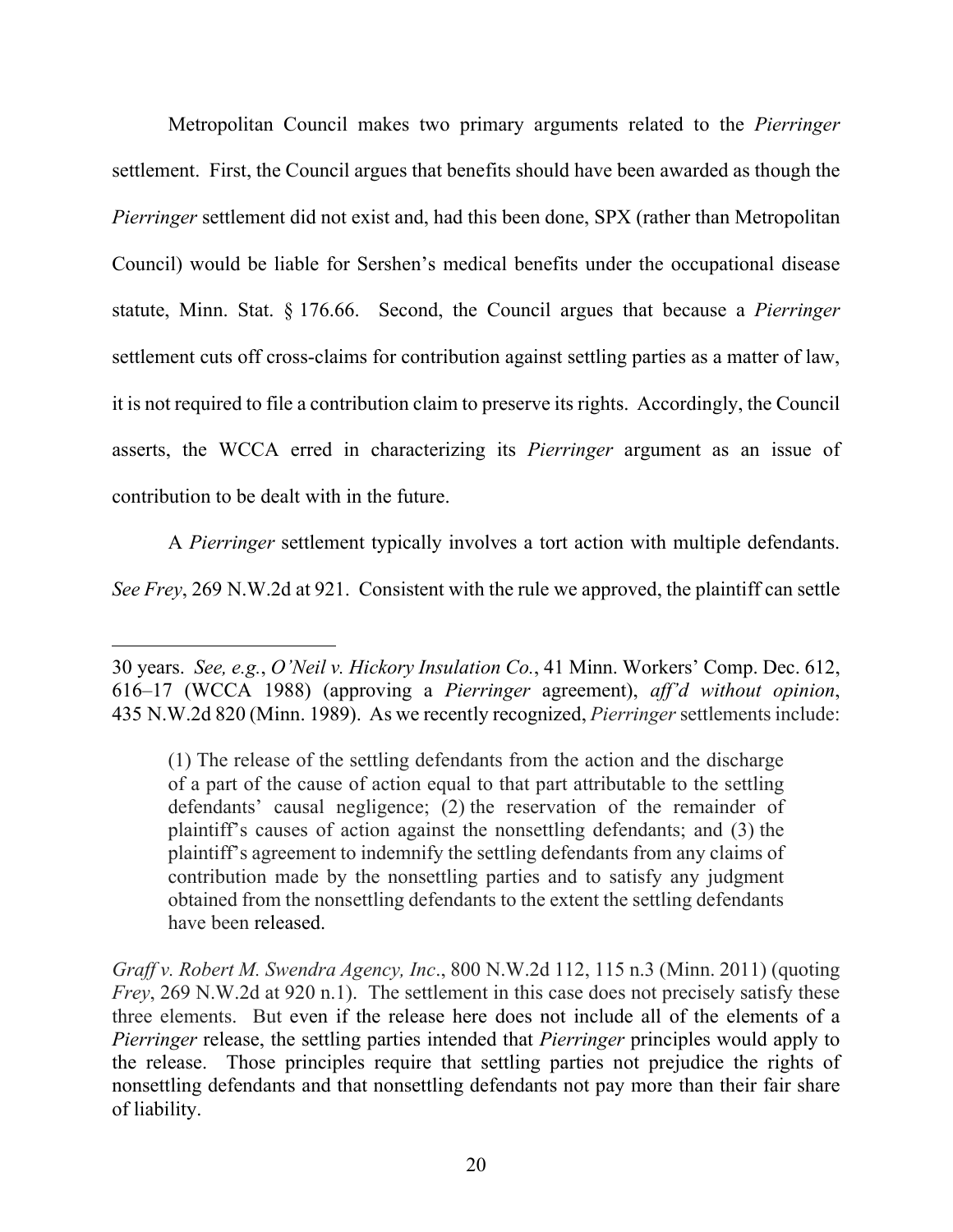with one or more of the defendants, while "reserv[ing] his right to proceed against the nonsettling defendants" and "agreeing to indemnify the settling defendants from the liability they might have for contribution or indemnity to the remaining litigants." *Id.* When there is a *Pierringer* settlement, "the settling defendants usually should be dismissed, but their negligence should nevertheless be submitted to the jury." *Id.* at 922. The plaintiff's recovery is then limited to the percentage of damages attributable to the causal negligence of the nonsettling defendants. *Id.*; *Frederickson v. Alton M. Johnson Co.*, 402 N.W.2d 794, 797 (Minn. 1987). Consequently, the nonsettling defendants will not pay more than their "fair share of the verdict." *Frey*, 269 N.W.2d at 922. Further, any claims for contribution brought by the nonsettling defendants against the settling defendants are barred as a matter of law "[b]ecause the legal effect of the *Pierringer* release is that each tortfeasor pays only its proportionate share of liability, and no more." *Alumax Mill Prods., Inc. v. Cong. Fin. Corp.*, 912 F.2d 996, 1009–10 (8th Cir. 1990) (applying Minnesota law).

Here, the compensation judge failed to fully apply our *Pierringer* principles, determining that all issues other than the award of medical benefits are moot. This determination was error. We have held in the tort context that juries generally should consider "the fault of all parties, including the settling defendants, even though they have been dismissed from the lawsuit." *Frey*, 269 N.W.2d at 923. Although workers' compensation liability is not premised on fault, the underlying principle that a settlement agreement should not prejudice the rights of a nonsettling party required the compensation judge to determine liability for all benefits as if the employers subject to the *Pierringer*  settlement were still present. Only after the compensation judge has determined liability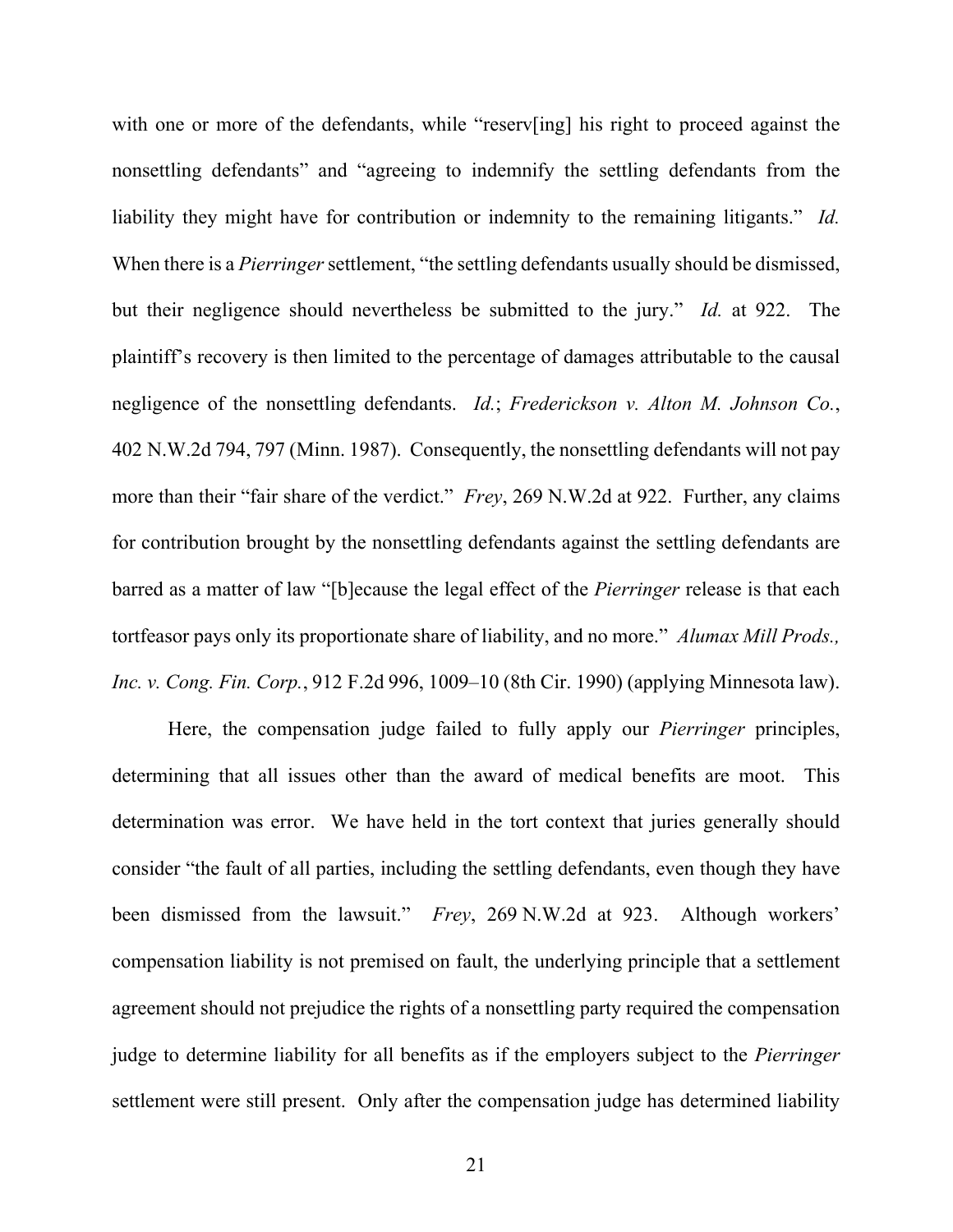for all benefits can the benefits that fall to a settling employer be eliminated from the employee's recovery. In other words, if a *Pierringer* settlement is used, all aspects of the *Pierringer* rule must be applied. Doing so helps to ensure that liability for workers' compensation benefits is not shifted to an employer that would not otherwise be liable for those benefits. *See id.* at 921.

The compensation judge here should have resolved whether Metropolitan Council has a right to be reimbursed by SPX, the last-significant-exposure employer.<sup>[15](#page-21-0)</sup> Sershen argues that a claim for reimbursement must be pled for the compensation judge to make a reimbursement determination. *See* Minn. R. 1420.2400, subp. 1 (2021) ("Petitions for . . . reimbursement in cases pending before the office must describe in detail the basis of a claim for ... reimbursement against the additional employer ...."). But such a requirement in this context runs counter to *Pierringer* principles. *See Alumax Mill Prods., Inc.*, 912 F.2d at 1010 (" '[T]here is no point in going through the circuity of ordering a judgment' against the nonsettling defendant only to have the plaintiff ultimately satisfy the judgment itself." (quoting *Fleming v. Threshermen's Mut. Ins. Co.*, 388 N.W.2d 908, 911 (Wis. 1986)); Peter B. Knapp, *Keeping the* Pierringer *Promise: Fair Settlements and Fair* 

<span id="page-21-0"></span><sup>&</sup>lt;sup>15</sup> Although Metropolitan Council had not paid any medical benefits at the time of the hearing, we use the statutory term "reimbursement" here. *See* Minn. Stat. § 176.135, subd. 5 (allowing for " $[r]$ eimbursement ... from the employer ... liable under section 176.66, subdivision 10, only in the case of disablement"). The right to reimbursement under the medical benefits statute requires determinations regarding (1) which employer is the last-significant-exposure employer, and (2) whether the occupational disease resulted in "disablement." *See* Minn. Stat. §§ 176.135, subd. 5, 176.66, subd. 10. The compensation judge has already found that SPX was the lastsignificant-exposure employer.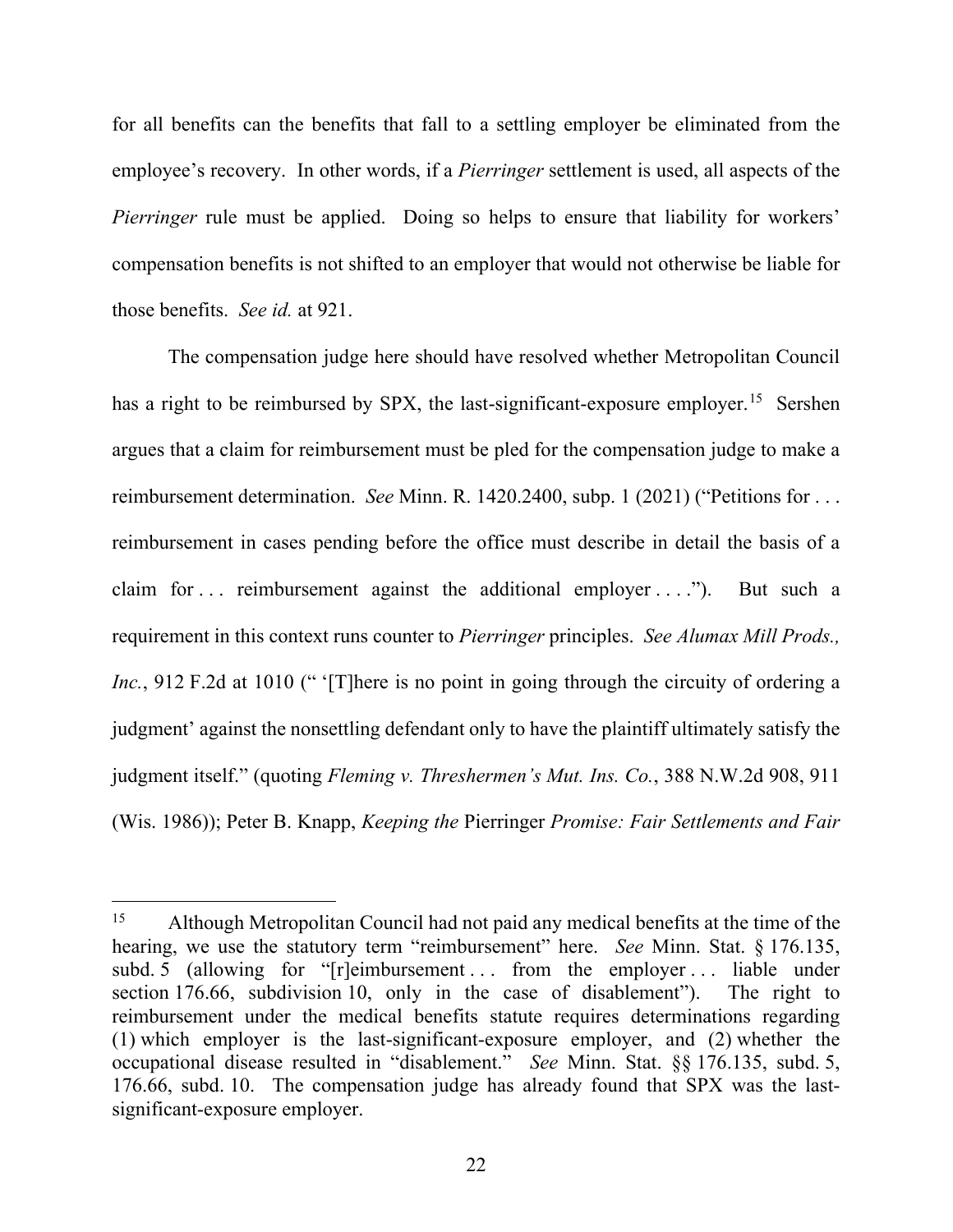*Trials*, 20 Wm. Mitchell L. Rev. 1, 35–36 (1994) ("As a practical matter, courts do not require nonsettling defendants to pay the plaintiff the entire judgment amount and then bring an action for contribution against the settling defendant, who is in turn indemnified by the plaintiff. Since the plaintiff is ultimately responsible for the settling defendant's share of liability, courts simply reduce the judgment by that amount."). A contrary rule would improperly prejudice nonsettling employers by cutting off their statutory right to reimbursement because claims for contribution against settling defendants are barred as a matter of law under *Pierringer*. *See Alumax Mill Prods., Inc.*, 912 F.2d at 1009–10; *Mude v. Fox Bros. of Sanborn*, 74 Minn. Workers' Comp. Dec. 277, 279 (WCCA 2014) (stating that "a settlement may not be reached to the prejudice of [a] non-settling party"). <sup>[16](#page-22-0)</sup>

On remand, the compensation judge must determine whether Sershen suffered "disablement" and whether Metropolitan Council is entitled to reimbursement, and if so, how that reimbursement is to be made consistent with *Pierringer* principles.

<span id="page-22-0"></span><sup>&</sup>lt;sup>16</sup> Sershen argues that even if Metropolitan Council is in a worse position than it would have been if Sershen had not settled with SPX, this result is acceptable under our decision in *Johnson v. Tech Group, Inc.*, 491 N.W.2d 287 (Minn. 1992). In *Johnson*, the employee suffered several low back injuries from work at prior employers. *Id.* at 287. The employee settled those claims. *Id.* The employee then suffered a separate, new injury to his low back with a different employer. *Id.* We refused "to reduce the award of wage loss benefits by a proportion of the disability attributable to the prior [settled] injuries" because the wage loss benefits were fixed by law and not subject to equitable apportionment. *Id.* at 288. But here we are dealing with one ongoing occupational disease, not multiple, "separate, new" injuries. *Id.* As a result, *Johnson* is inapposite.